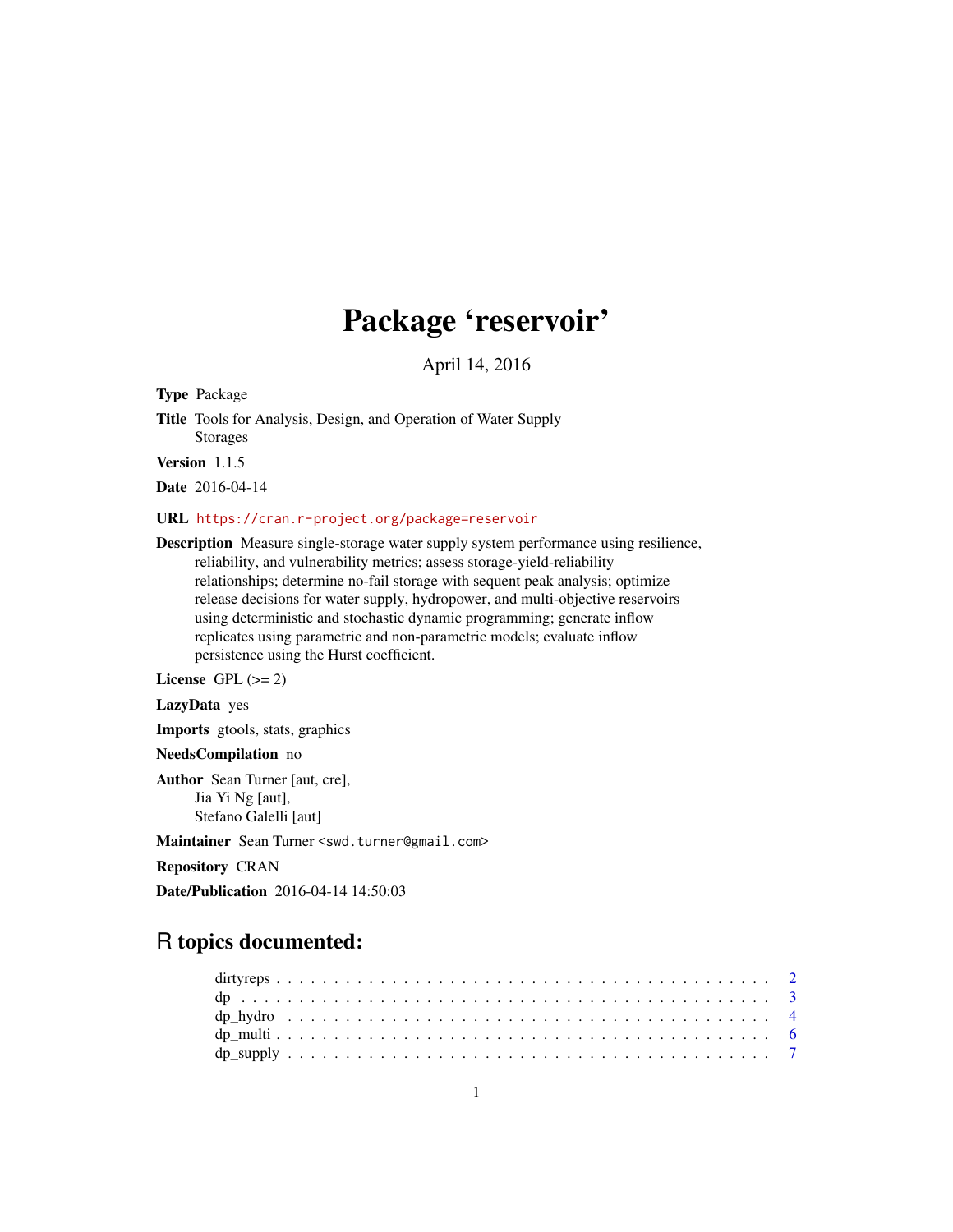#### <span id="page-1-0"></span>2 dirtyreps and the control of the control of the control of the control of the control of the control of the control of the control of the control of the control of the control of the control of the control of the control

| $\sup_{x \to a} \sup_{x \to a} \sup_{x \to a} \left[ \frac{1}{2} \left[ \frac{1}{2} \left( \frac{1}{2} \left( \frac{1}{2} \left( \frac{1}{2} \left( \frac{1}{2} \left( \frac{1}{2} \left( \frac{1}{2} \left( \frac{1}{2} \left( \frac{1}{2} \left( \frac{1}{2} \left( \frac{1}{2} \right) \right) \right) \right) \right) \right) \right) \right) \right]$ |  |  |  |  |  |  |  |  |  |  |  |  |  |  |  |  |  |  |  |  |  |    |
|------------------------------------------------------------------------------------------------------------------------------------------------------------------------------------------------------------------------------------------------------------------------------------------------------------------------------------------------------------|--|--|--|--|--|--|--|--|--|--|--|--|--|--|--|--|--|--|--|--|--|----|
|                                                                                                                                                                                                                                                                                                                                                            |  |  |  |  |  |  |  |  |  |  |  |  |  |  |  |  |  |  |  |  |  |    |
|                                                                                                                                                                                                                                                                                                                                                            |  |  |  |  |  |  |  |  |  |  |  |  |  |  |  |  |  |  |  |  |  |    |
|                                                                                                                                                                                                                                                                                                                                                            |  |  |  |  |  |  |  |  |  |  |  |  |  |  |  |  |  |  |  |  |  |    |
| Index                                                                                                                                                                                                                                                                                                                                                      |  |  |  |  |  |  |  |  |  |  |  |  |  |  |  |  |  |  |  |  |  | 24 |

<span id="page-1-1"></span>dirtyreps  $Quick$  and dirty stochastic generation of seasonal streamflow repli*cates for a single site.*

# Description

Generates seasonal time series using either the kNN Bootstrap (non-parametric) or a numericallyfitted PARMA(1,1) (parametric) model. For the parametric model, the function automatically transforms the seasonal sub-series to normal and deseasonalizes prior to model fitting.

# Usage

```
dirtyreps(Q, reps, years, k, d, adjust, parameters, method = "kNNboot")
```

| Q          | time series object with seasonal resolution (e.g., frequency = 2, 3, 4, 6 or 12 for<br>monthly data).                                                                                                                             |
|------------|-----------------------------------------------------------------------------------------------------------------------------------------------------------------------------------------------------------------------------------|
| reps       | integer. The number of replicates to be generated. The default is 100.                                                                                                                                                            |
| years      | integer. The length of each replicate in years. The default is equal to the number<br>of complete years given in Q.                                                                                                               |
| k          | integer. The k parameter of the kNN Bootstrap (i.e., number of nearest neigh-<br>bors). If left blank $k = n \land 0.5$ , where n is the number of years in the input<br>data.                                                    |
| d          | integer. The d parameter of the kNN Bootstrap (i.e., number of previous time<br>periods to inform the model). If left blank $d = 1$ .                                                                                             |
| adjust     | logical. If TRUE (the default) the final output time series $X$ will be coerced for<br>$0 \le X \le 1.2$ *max(Q). Applies only if the PARMA method is used.                                                                       |
| parameters | logical. If TRUE the output will be given as a list including the replicate samples<br>and relevant model parameters (k and d for kNNboot and phi, theta and standard<br>deviation of residuals for PARMA). The default is FALSE. |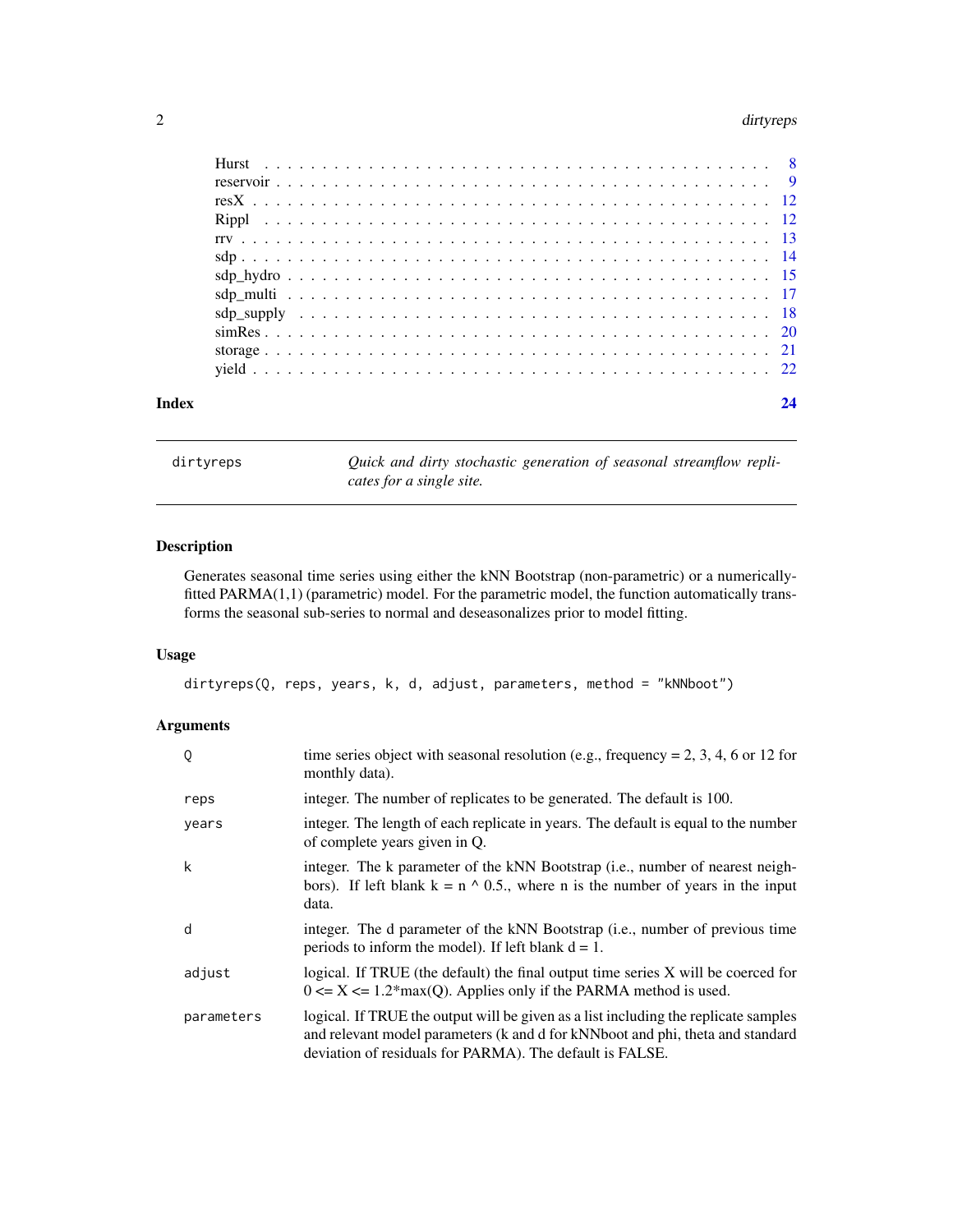<span id="page-2-0"></span>

| character string giving the method used to generate the data. Defaults to "kNN- |
|---------------------------------------------------------------------------------|
| boot" - the k Nearest Neighbour Bootstrap. See references for detail on the two |
| methods available.                                                              |
|                                                                                 |

Returns a multi time series object containing synthetic streamflow replicates.

#### References

kNN Bootstrap method: Lall, U. and Sharma, A., 1996. A nearest neighbor bootstrap for resampling hydrologic time series. Water Resources Research, 32(3), pp.679-693.

PARMA method: Salas, J.D. and Fernandez, B., 1993. Models for data generation in hydrology: univariate techniques. In Stochastic Hydrology and its Use in Water Resources Systems Simulation and Optimization (pp. 47-73). Springer Netherlands.

#### Examples

```
Q \leq - resX$Q_Mm3
replicates <- dirtyreps(Q, reps = 3)
mean(replicates); mean(Q)
sd(replicates); sd(Q)
plot(replicates)
```
dp *Dynamic Programming (Deprecated function; use 'dp\_supply' instead)*

# Description

Determines the optimal sequence of releases from the reservoir to minimise a penalty cost function based on water supply defict.

#### Usage

```
dp(Q, capacity, target, S\_disc = 1000, R\_disc = 10, loss\_exp = 2,S_initial = 1, plot = TRUE, rep_rrv = FALSE)
```

| 0        | vector or time series object. Net inflows to the reservoir.                                                  |
|----------|--------------------------------------------------------------------------------------------------------------|
| capacity | numerical. The reservoir storage capacity (must be the same volumetric unit as<br>Q and the target release). |
| target   | numerical. The target release constant.                                                                      |
| S_disc   | integer. Storage discretization–the number of equally-sized storage states. De-<br>fault = $1000$ .          |
| R_disc   | integer. Release discretization. Default $= 10$ divisions.                                                   |
|          |                                                                                                              |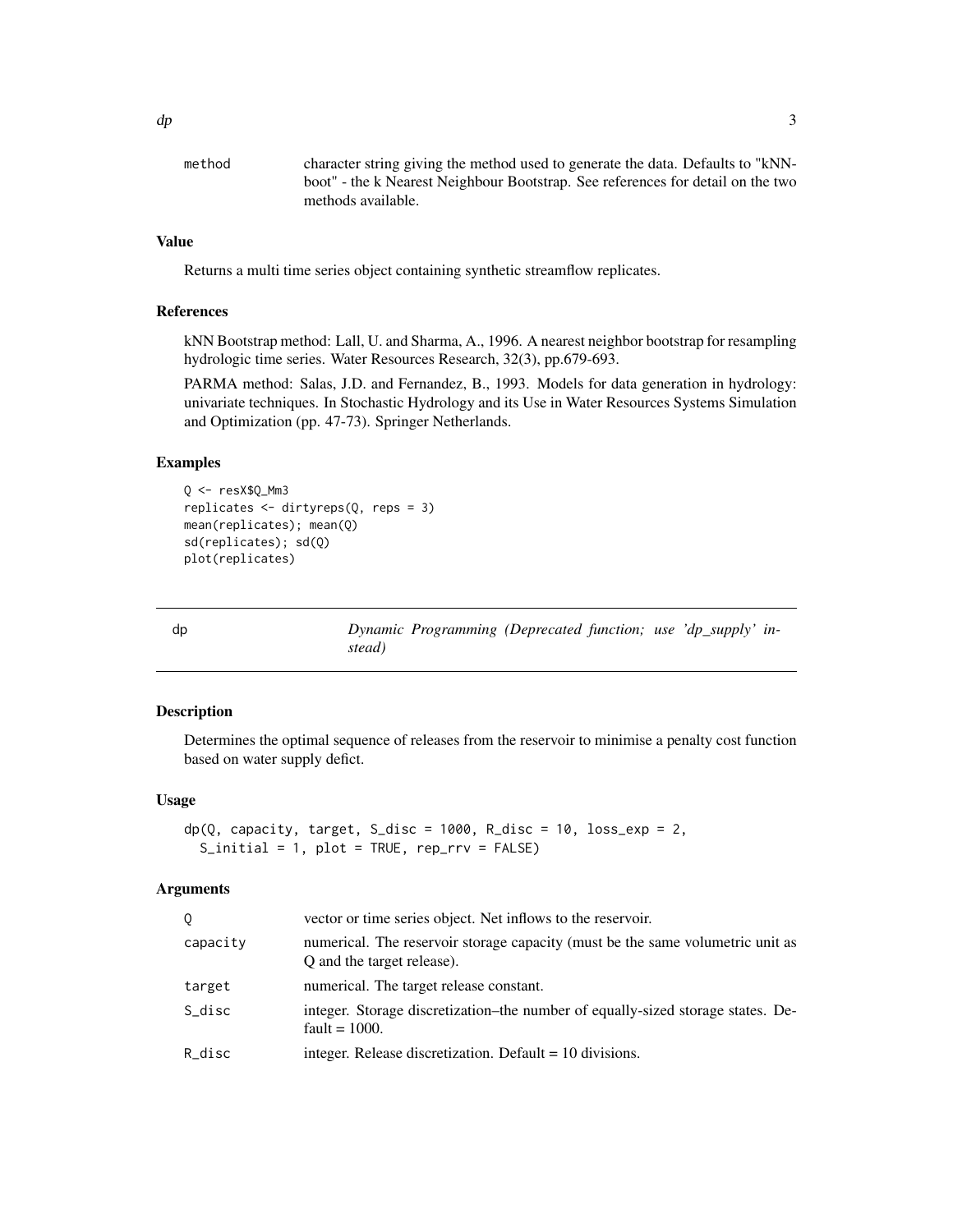<span id="page-3-0"></span>

| loss_exp  | numeric. The exponent of the penalty cost function-i.e., Cost[t] $\langle$ - ((target -<br>release[t]) / target) ^ ** loss_exp**). Default value is 2. |
|-----------|--------------------------------------------------------------------------------------------------------------------------------------------------------|
| S_initial | numeric. The initial storage as a ratio of capacity ( $0 \le S_1$ initial $\le 1$ ). The<br>default value is 1.                                        |
| plot      | logical. If TRUE (the default) the storage behavior diagram and release time<br>series are plotted.                                                    |
| rep_rrv   | logical. If TRUE then reliability, resilience and vulnerability metrics are com-<br>puted and returned.                                                |

Returns the time series of optimal releases and, if requested, the reliability, resilience and vulnerability of the system.

#### References

Loucks, D.P., van Beek, E., Stedinger, J.R., Dijkman, J.P.M. and Villars, M.T. (2005) Water resources systems planning and management: An introduction to methods, models and applications. Unesco publishing, Paris, France.

# See Also

[sdp](#page-13-1) for Stochastic Dynamic Programming

<span id="page-3-1"></span>dp\_hydro *Dynamic Programming for hydropower reservoirs*

#### Description

Determines the optimal sequence of turbined releases to maximise the total energy produced by the reservoir.

# Usage

```
dp_hydro(Q, capacity, capacity_live = capacity, surface_area, evap,
  installed_cap, head, qmax, max_depth, efficiency = 0.9, S_disc = 1000,
 R\_disc = 10, S_initial = 1, plot = TRUE)
```

|               | time series object. Net inflows to the reservoir. Must be in volumetric units of<br>$Mm^3$ .                                                                                           |
|---------------|----------------------------------------------------------------------------------------------------------------------------------------------------------------------------------------|
| capacity      | numerical. The total reservoir storage capacity (including unusable "dead" stor-<br>age). Must be in Mm <sup><math>\lambda</math>3.</sup>                                              |
| capacity_live | numerical. The volume of usable water in the reservoir ("live capacity" or "ac-<br>tive storage"). capacity_live <= capacity. Default capacity_live = capacity. Must<br>be in $Mm^3$ . |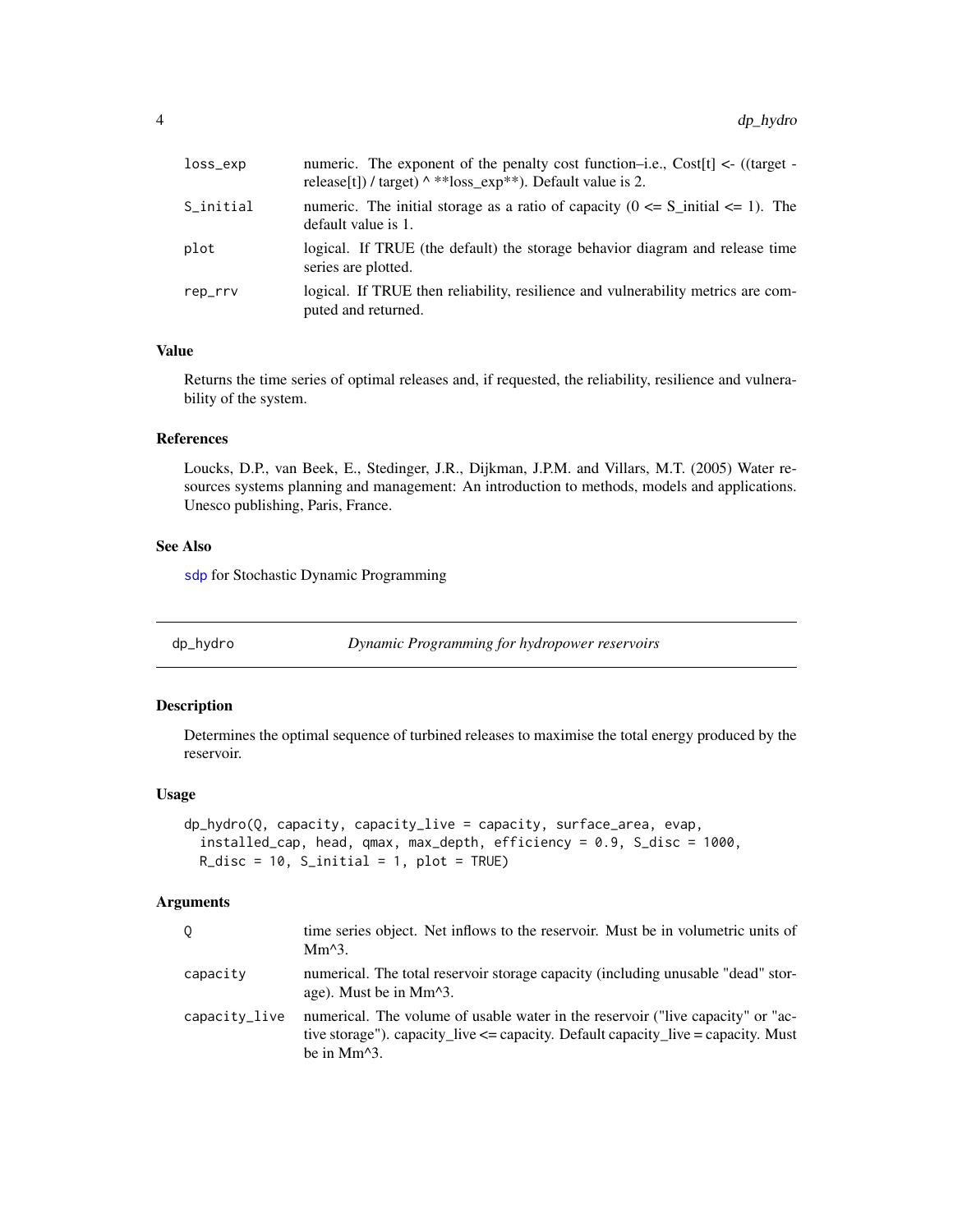<span id="page-4-0"></span>

| surface_area  | numerical. The reservoir surface area at full capacity. Must be in square kilo-<br>meters ( $km^2$ ), or Mm <sup>2</sup> .                                                                                                                              |
|---------------|---------------------------------------------------------------------------------------------------------------------------------------------------------------------------------------------------------------------------------------------------------|
| evap          | vector or time series object of length Q, or a numerical constant, representing<br>evaporation loss potential from reservoir surface. Varies with level if depth and<br>surface_area parameters are specified. Must be in meters, or kg/m2 $*$ 10 ^ -3. |
| installed_cap | numerical. The hydropower plant electric capacity (MW).                                                                                                                                                                                                 |
| head          | numerical. The maximum hydraulic head of the hydropower plant (m). Can be<br>omitted and estimated if qmax is supplied.                                                                                                                                 |
| qmax          | numerical. The maximum flow into the hydropower plant. Can be omitted and<br>estimated if head is supplied. Must be in volumetric units of Mm^3.                                                                                                        |
| max_depth     | numerical. The maximum water depth of the reservoir at maximum capacity. If<br>omitted, the depth-storage-area relationship will be estimated from surface area<br>and capacity only. Recommended units: meters.                                        |
| efficiency    | numerical. The hydropower plant efficiency. Default is 0.9, but, unless user<br>specifies an efficiency, it will be automatically re-estimated if head and qmax<br>are supplied.                                                                        |
| S_disc        | integer. Storage discretization–the number of equally-sized storage states. De-<br>fault = $1000$ .                                                                                                                                                     |
| R_disc        | integer. Release discretization. Default $= 10$ divisions.                                                                                                                                                                                              |
| S_initial     | numeric. The initial storage as a ratio of capacity ( $0 \le S_i$ initial $\le 1$ ). The<br>default value is 1.                                                                                                                                         |
| plot          | logical. If TRUE (the default) the storage behavior diagram and release time<br>series are plotted.                                                                                                                                                     |

Returns the time series of optimal releases and simulated storage, evaporation, depth, uncontrolled spill, and power generated. Total energy generated is also returned.

# See Also

[sdp\\_hydro](#page-14-1) for Stochastic Dynamic Programming for hydropower reservoirs.

# Examples

```
layout(1:4)
dp_hydro(resX$Q_Mm3, resX$cap_Mm3, surface_area = resX$A_km2,
installed_cap = resX$Inst_cap_MW, qmax = mean(resX$Q_Mm3), S_disc = 100)
```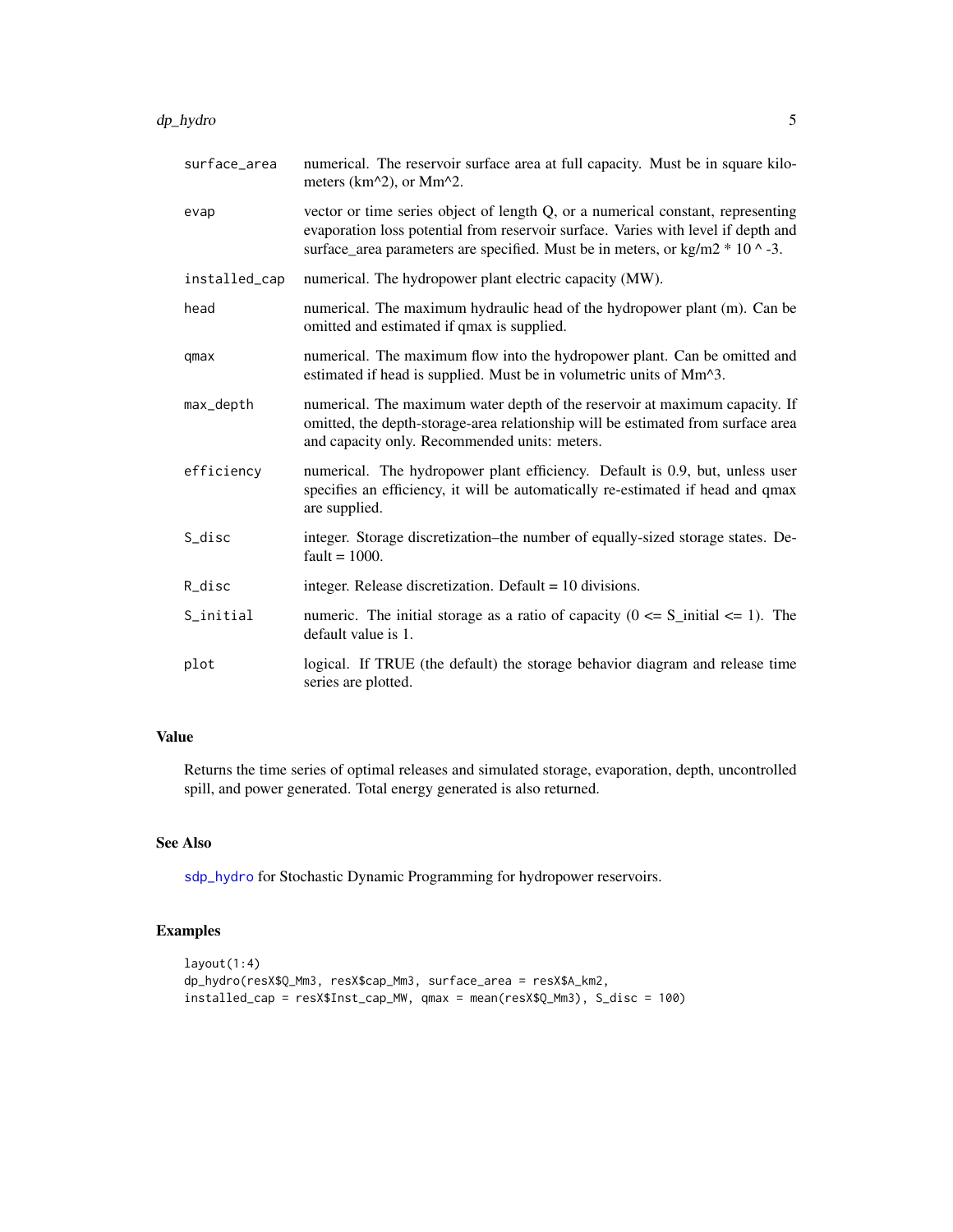<span id="page-5-1"></span><span id="page-5-0"></span>

# Description

Determines the optimal sequence of releases from the reservoir to minimise a penalty cost function based on water supply, spill, and water level. For water supply:  $Cost[t] = ((target - release[t]) / tar$ get) ^ loss\_exp[1]). For flood control: Cost[t] = (Spill[t] / quantile(Q, spill\_targ)) ^ loss\_exp[2]. For amenity:  $Cost[t] = abs(((storage[t] - (vol\_targ * capacity)) / (vol\_targ * capacity))) \land loss\_exp[3].$ 

# Usage

```
dp_multi(Q, capacity, target, surface_area, max_depth, evap, R_max = 2 *target, spill_targ = 0.95, vol_targ = 0.75, weights = c(0.7, 0.2, 0.1),
  loss\_exp = c(2, 2, 2), S\_disc = 1000, R\_disc = 10, S\_initial = 1,plot = TRUE, rep_rrv = FALSE)
```

| Q            | vector or time series object. Net inflow totals to the reservoir. Recommended<br>units: Mm <sup><math>\land</math></sup> 3 (Million cubic meters).                                                                                              |
|--------------|-------------------------------------------------------------------------------------------------------------------------------------------------------------------------------------------------------------------------------------------------|
| capacity     | numerical. The reservoir storage capacity (must be the same volumetric unit as<br>Q and the target release).                                                                                                                                    |
| target       | numerical. The target release constant. Recommended units: Mm^3 (Million<br>cubic meters).                                                                                                                                                      |
| surface_area | numerical. The reservoir water surface area at maximum capacity. Recom-<br>mended units: km^2 (square kilometers).                                                                                                                              |
| max_depth    | numerical. The maximum water depth of the reservoir at maximum capacity. If<br>omitted, the depth-storage-area relationship will be estimated from surface area<br>and capacity only. Recommended units: meters.                                |
| evap         | vector or time series object of length Q, or a numerical constant. Evaporation<br>from losses from reservoir surface. Varies with level if depth and surface_area<br>parameters are specified. Recommended units: meters, or kg/m2 $*$ 10 ^ -3. |
| $R_{max}$    | numerical. The maximum controlled release, in the same units as target.                                                                                                                                                                         |
| spill_targ   | numerical. The quantile of the inflow time series used to standardise the "min-<br>imise spill" objective.                                                                                                                                      |
| vol_targ     | numerical. The target storage volume constant (as proportion of capacity).                                                                                                                                                                      |
| weights      | vector of length 3 indicating weighting to be applied to release, spill and water<br>level objectives respectively.                                                                                                                             |
| loss_exp     | vector of length 3 indicating the exponents on release, spill and water level de-<br>viations from target. Default exponents are $c(2,2,2)$ .                                                                                                   |
| S_disc       | integer. Storage discretization-the number of equally-sized storage states. De-<br>$fault = 1000.$                                                                                                                                              |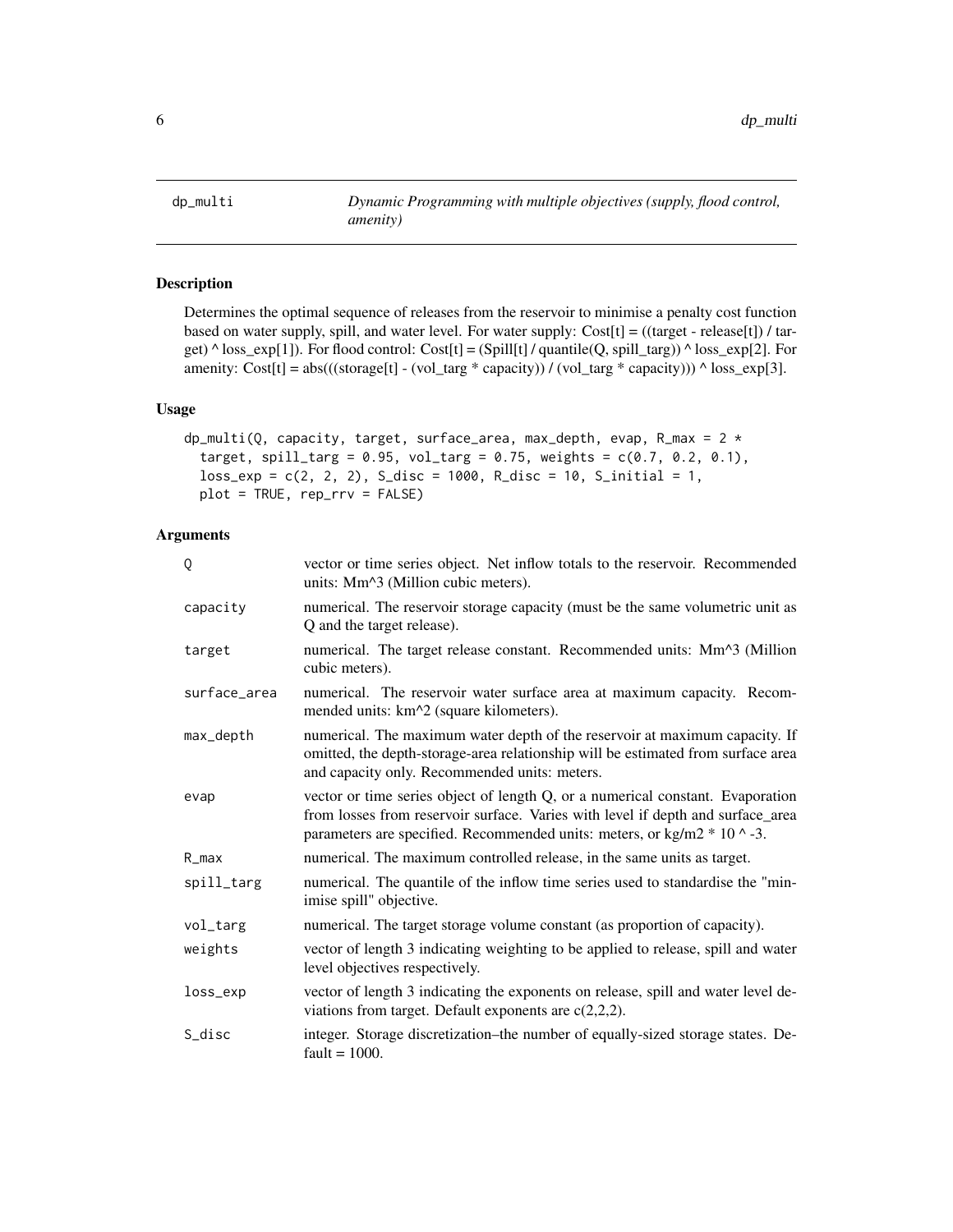# <span id="page-6-0"></span>dp\_supply 7

| R_disc    | integer. Release discretization. Default $= 10$ divisions.                                                      |
|-----------|-----------------------------------------------------------------------------------------------------------------|
| S_initial | numeric. The initial storage as a ratio of capacity ( $0 \le S_1$ initial $\le 1$ ). The<br>default value is 1. |
| plot      | logical. If TRUE (the default) the storage behavior diagram and release time<br>series are plotted.             |
| rep_rrv   | logical. If TRUE then reliability, resilience and vulnerability metrics are com-<br>puted and returned.         |

# Value

Returns reservoir simulation output (storage, release, spill), total penalty cost associated with the objective function, and, if requested, the reliability, resilience and vulnerability of the system.

# See Also

[sdp\\_multi](#page-16-1) for Stochastic Dynamic Programming

# Examples

```
layout(1:3)
dp_{\text{multi}}(resX$Q_Mm3, cap = resX$cap_Mm3, target = 0.2 * mean(resX$Q_Mm3), S_disc = 100)
```

```
dp_supply Dynamic Programming for water supply reservoirs
```
#### Description

Determines the optimal sequence of releases from the reservoir to minimise a penalty cost function based on water supply defict.

#### Usage

```
dp_supply(Q, capacity, target, surface_area, max_depth, evap, S_disc = 1000,
  R\_disc = 10, loss\_exp = 2, S\_initial = 1, plot = TRUE,
  rep\_rrv = FALSE)
```

| Q            | vector or time series object. Net inflow totals to the reservoir. Recommended<br>units: Mm <sup><math>\land</math></sup> 3 (Million cubic meters). |
|--------------|----------------------------------------------------------------------------------------------------------------------------------------------------|
| capacity     | numerical. The reservoir storage capacity. Recommended units: Mm <sup><math>\land</math></sup> 3 (Million<br>cubic meters).                        |
| target       | numerical. The target release constant. Recommended units: Mm <sup><math>\land</math></sup> 3 (Million<br>cubic meters).                           |
| surface_area | numerical. The reservoir water surface area at maximum capacity. Recom-<br>mended units: km <sup><math>\lambda</math></sup> 2 (square kilometers). |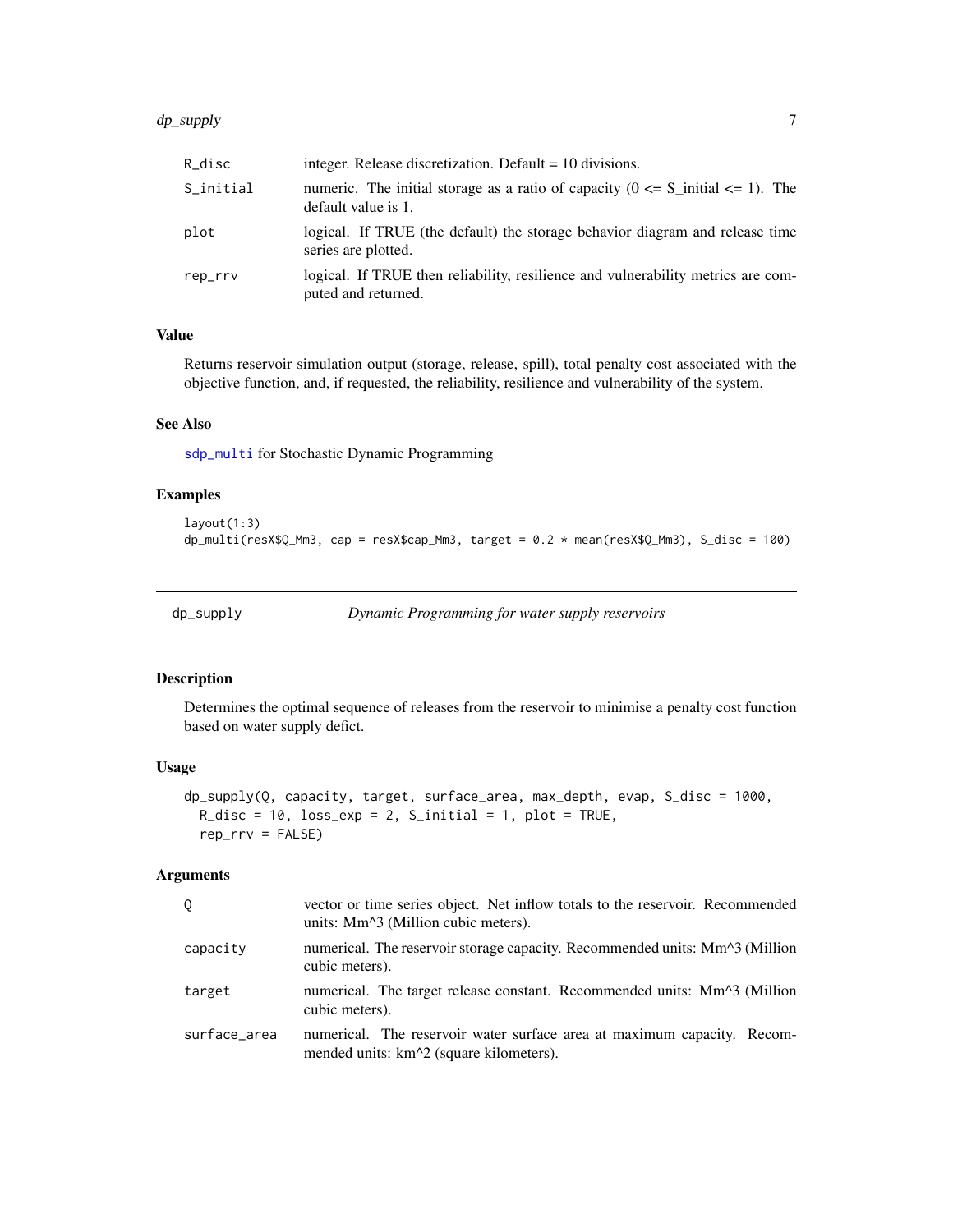<span id="page-7-0"></span>

| max_depth | numerical. The maximum water depth of the reservoir at maximum capacity. If<br>omitted, the depth-storage-area relationship will be estimated from surface area<br>and capacity only. Recommended units: meters.                                |
|-----------|-------------------------------------------------------------------------------------------------------------------------------------------------------------------------------------------------------------------------------------------------|
| evap      | vector or time series object of length Q, or a numerical constant. Evaporation<br>from losses from reservoir surface. Varies with level if depth and surface_area<br>parameters are specified. Recommended units: meters, or kg/m2 $*$ 10 ^ -3. |
| S_disc    | integer. Storage discretization–the number of equally-sized storage states. De-<br>fault = $1000$ .                                                                                                                                             |
| R_disc    | integer. Release discretization. Default $= 10$ divisions.                                                                                                                                                                                      |
| loss_exp  | numeric. The exponent of the penalty cost function-i.e., $Cost[t] \le ( (target -$<br>release[t]) / target) ^ ** loss_exp**). Default value is 2.                                                                                               |
| S_initial | numeric. The initial storage as a ratio of capacity ( $0 \le S_i$ initial $\le 1$ ). The<br>default value is 1.                                                                                                                                 |
| plot      | logical. If TRUE (the default) the storage behavior diagram and release time<br>series are plotted.                                                                                                                                             |
| rep_rrv   | logical. If TRUE then reliability, resilience and vulnerability metrics are com-<br>puted and returned.                                                                                                                                         |

Returns the reservoir simulation output (storage, release, spill), total penalty cost associated with the objective function, and, if requested, the reliability, resilience and vulnerability of the system.

# See Also

[sdp\\_supply](#page-17-1) for Stochastic Dynamic Programming for water supply reservoirs

# Examples

```
layout(1:3)
dp_supply(resX$Q_Mm3, capacity = resX$cap_Mm3, target = 0.3 * mean(resX$Q_Mm3), S_disc = 100)
```
<span id="page-7-1"></span>Hurst *Hurst coefficient estimation*

# Description

Hurst coefficient estimation.

# Usage

Hurst(Q)

# Arguments

Q vector or annualized time series object. Net inflows or streamflow totals.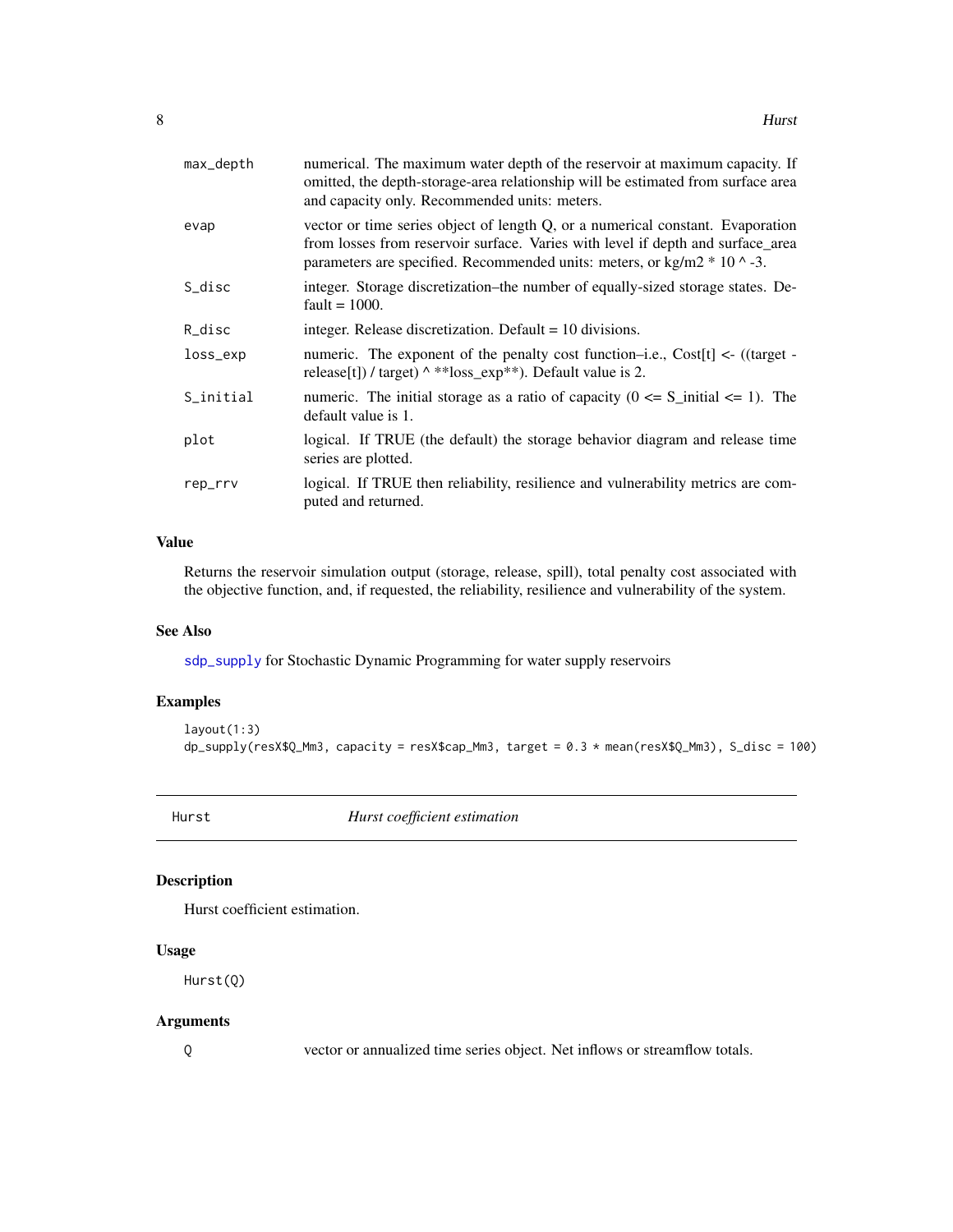#### <span id="page-8-0"></span>reservoir 9

#### Value

Returns an estimate of the Hurst coefficient,  $H(0.5 < H < 1)$ .

#### Examples

Q\_annual <- aggregate(resX\$Q\_Mm3) #convert monthly to annual data Hurst(Q\_annual)

| reservoir | reservoir: Tools for Analysis, Design, and Operation of Water Supply |
|-----------|----------------------------------------------------------------------|
|           | <i>Storages</i>                                                      |

#### **Description**

Measure single reservoir performance using resilience, reliability, and vulnerability metrics; compute storage-yield-reliability relationships; determine no-fail Rippl storage with sequent peak analysis; optimize release decisions for water supply, hydropower, and multi-objective reservoirs using deterministic and stochastic dynamic programming; evaluate inflow characteristics.

#### Analysis and design functions

The [Rippl](#page-11-1) function executes the sequent peak algorithm [Thomas and Burden, 1963] to determine the no-fail storage [Rippl, 1883] for given inflow and release time series. The [storage](#page-20-1) function gives the design storage for a specified time-based reliability and yield. Similarly, the [yield](#page-21-1) function computes the reliability yield given the storage capacity. The [simRes](#page-19-1) function simulates a reservoir under standard operating policy, or using an optimised policy produced by [sdp\\_supply](#page-17-1). The [rrv](#page-12-1) function returns three reliability measures, resilience, and dimensionless vulnerability for given storage, inflow time series, and target release [McMahon et al, 2006]. Users can assume Standard Operating Policy, or can apply the output of [sdp\\_supply](#page-17-1) to determine the RRV metrics under different operating objectives. The [Hurst](#page-7-1) function estimates the Hurst coefficient [Hurst, 1951] for an annualized inflow time series, using the method proposed by Pfaff [2008].

#### Optimization functions

The Dynamic Programming functions find the optimal sequence of releases for a given reservoir. The Stochastic Dynamic Programming functions find the optimal release policy for a given reservoir, based on storage, within-year time period and, optionally, current-period inflow. For singleobjective water supply reservoirs, users may specify a loss exponent parameter for supply deficits and then optimize reservoir release decisions to minimize summed penalty costs over the operating horizon. This can be done using [dp\\_supply](#page-6-1) or [sdp\\_supply](#page-17-1). There is also an option to simulate the output of [sdp\\_supply](#page-17-1) using the [rrv](#page-12-1) function to validate the policy under alternative inflows or analyze reservoir performance under different operating objectives. The optimal operating policy for hydropower operations can be found using [dp\\_hydro](#page-3-1) or [sdp\\_hydro](#page-14-1). The operating target is to maximise total energy output over the duration of the input time series of inflows. The [dp\\_multi](#page-5-1) and [sdp\\_multi](#page-16-1) functions allow users to optimize for three weighted objectives representing water supply deficit, flood control, and amenity.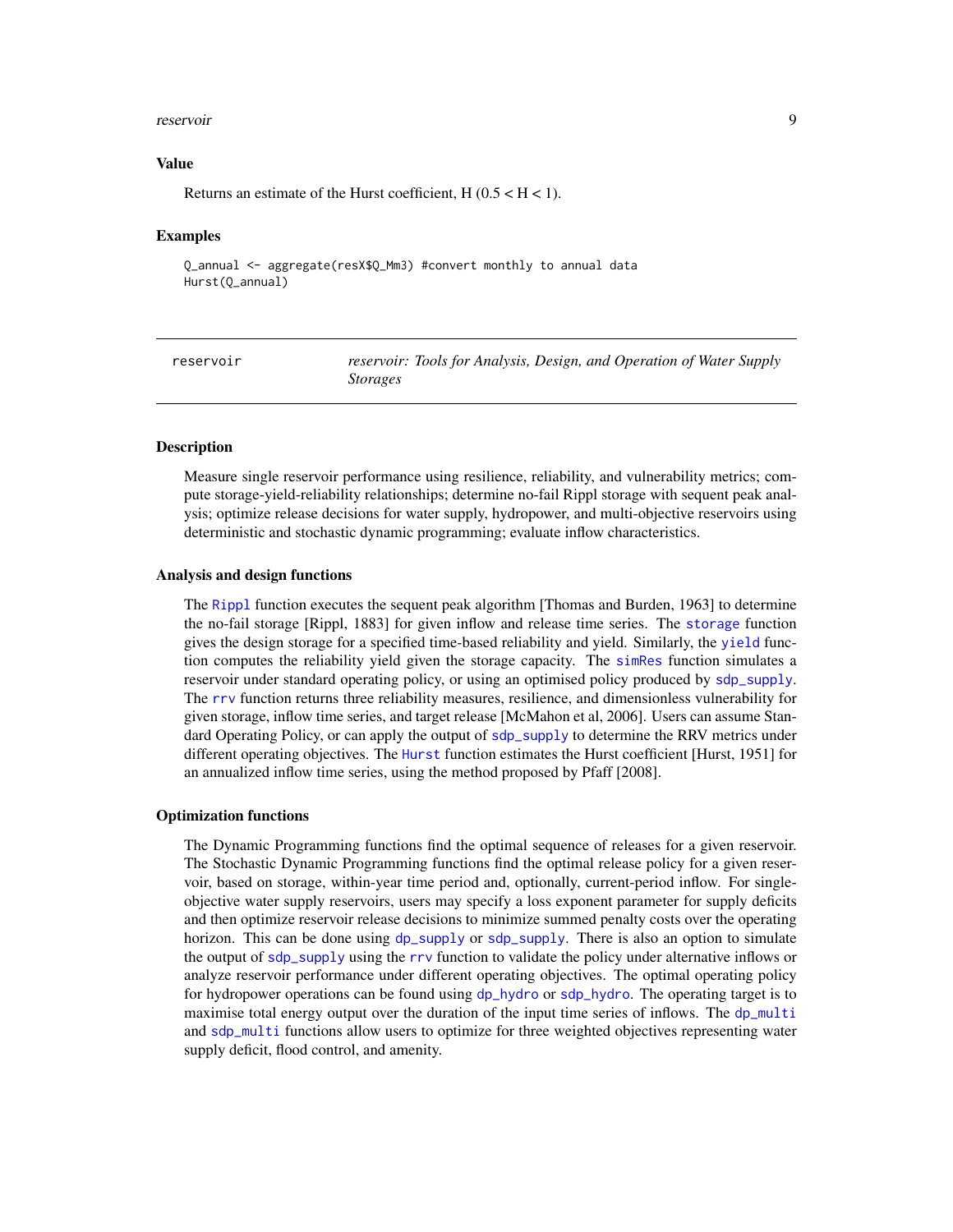#### <span id="page-9-0"></span>Storage-depth-area relationships

All reservoir analysis and optimization functions, with the exception of [Rippl](#page-11-1), [storage](#page-20-1), and [yield](#page-21-1), allow the user to account for evaporation losses from the reservoir surface. The package incorporates two storage-depth-area relationships for adjusting the surface area (and therefore evaporation potential) with storage. The simplest is based on the half-pyramid method [Liebe et al, 2005], requiring the user to input the surface area of the reservoir at full capacity via the surface\_area parameter. A more nuanced relationship [Kaveh et al., 2013] is implemeted if the user also provides the maximum depth of the reservoir at full capacity via the max\_depth parameter. Users must use the recommended units when implementing evaporation losses.

#### Stochastic generation of synthetic streamflow replicates

The [dirtyreps](#page-1-1) function provides quick and dirty generation of stochastic streamflow replicates (seasonal input data, such as monthly or quarterly, only). Two methods are available: the nonparametric kNN bootstrap [Lall and Sharma, 1996] and the parametric periodic Autoregressive Moving Average (PARMA). The PARMA is fitted for  $p = 1$  and  $q = 1$ , or PARMA(1,1). Fitting is done numerically by the least-squares method [Salas and Fernandez, 1993]. When using the PARMA model, users do not need to transform or deseasonalize the input data as this is done automatically within the algorithm. The kNN bootstrap is non-parametric, so no intial data preparation is required here either.

#### References

Hurst, H.E. (1951) Long-term storage capacity of reservoirs, Transactions of the American Society of Civil Engineers 116, 770-808.

Kaveh, K., H. Hosseinjanzadeh, and K. Hosseini. (2013) A new equation for calculation of reservoir's area-capacity curves, KSCE Journal of Civil Engineering 17(5), 1149-1156.

Liebe, J., N. Van De Giesen, and Marc Andreini. (2005) Estimation of small reservoir storage capacities in a semi-arid environment: A case study in the Upper East Region of Ghana, Physics and Chemistry of the Earth, 30(6), 448-454.

Loucks, D.P., van Beek, E., Stedinger, J.R., Dijkman, J.P.M. and Villars, M.T. (2005) Water resources systems planning and management: An introduction to methods, models and applications. Unesco publishing, Paris, France.

McMahon, T.A., Adeloye, A.J., Zhou, S.L. (2006) Understanding performance measures of reservoirs, Journal of Hydrology 324 (359-382)

Nicholas E. Graham and Konstantine P. Georgakakos, 2010: Toward Understanding the Value of Climate Information for Multiobjective Reservoir Management under Present and Future Climate and Demand Scenarios. J. Appl. Meteor. Climatol., 49, 557-573.

Pfaff, B. (2008) Analysis of integrated and cointegrated time series with R, Springer, New York. [p.68]

Rippl, W. (1883) The capacity of storage reservoirs for water supply, In Proceedings of the Institute of Civil Engineers, 71, 270-278.

Thomas H.A., Burden R.P. (1963) Operations research in water quality management. Harvard Water Resources Group, Cambridge

kNN Bootstrap method: Lall, U. and Sharma, A. (1996). A nearest neighbor bootstrap for resampling hydrologic time series. Water Resources Research, 32(3), pp.679-693.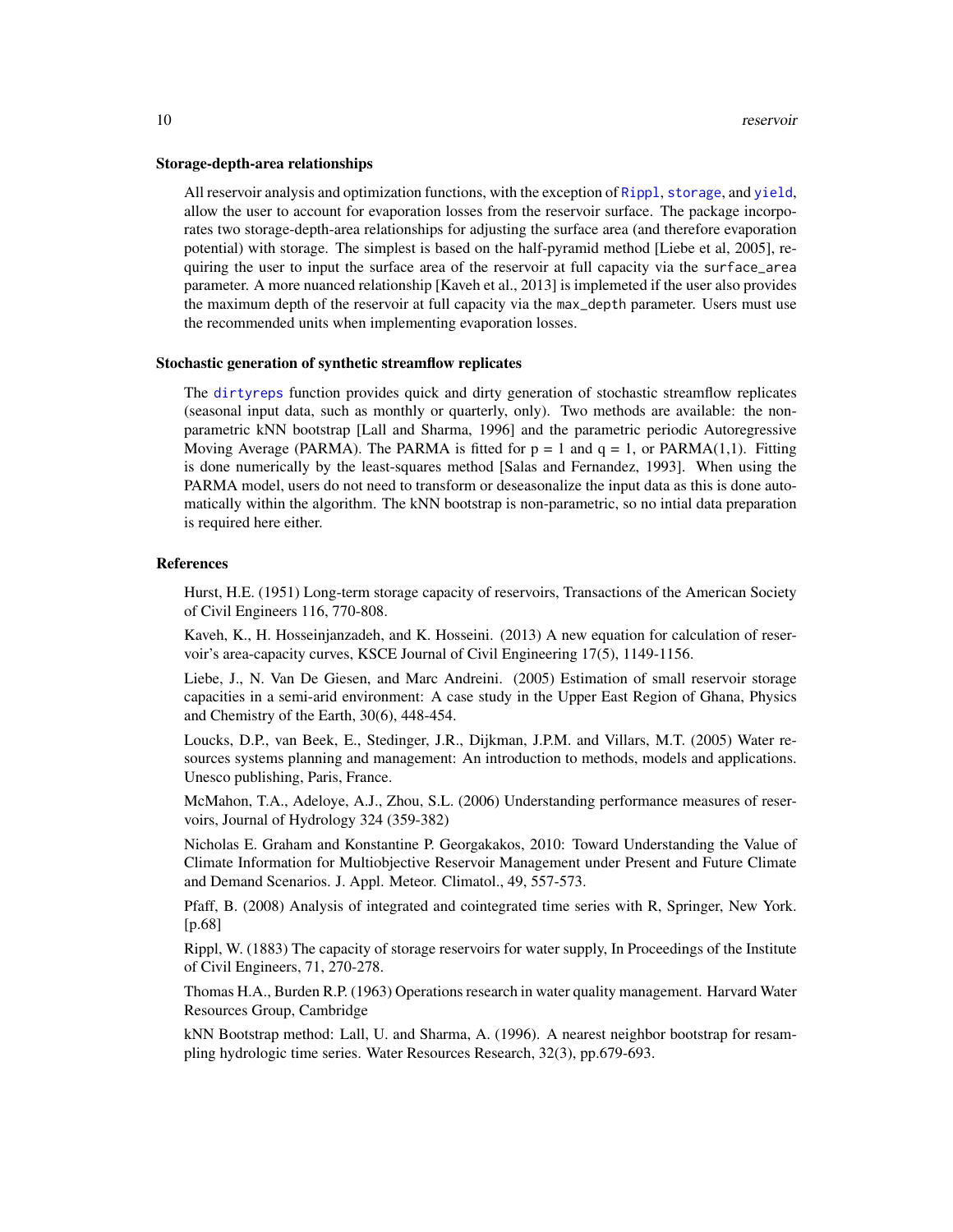#### reservoir the contract of the contract of the contract of the contract of the contract of the contract of the contract of the contract of the contract of the contract of the contract of the contract of the contract of the

PARMA method: Salas, J.D. and Fernandez, B. (1993). Models for data generation in hydrology: univariate techniques. In Stochastic Hydrology and its Use in Water Resources Systems Simulation and Optimization (pp. 47-73). Springer Netherlands.

#### Examples

```
# 1. Express the distribution of Rippl storage for a known inflow process...
lavout(1:4)# a) Assume the inflow process follows a lognormal distribution
# (meanlog = 0, sdlog = 1):
x \le - rlnorm(1200)
# b) Convert to a 100-year, monthly time series object beginning Jan 1900
x \leq -ts(x, start = c(1900, 1), frequency = 12)# c) Begin reservoir analysis... e.g., compute the Rippl storage
x_Rippl <- Rippl(x, target = mean(x) * 0.9)
no_fail_storage <- x_Rippl$Rippl_storage
# d) Resample x and loop the procedure multiple times to get the
# distribution of no-failure storage for the inflow process assuming
# constant release (R) equal to 90 percent of the mean inflow.
no_fail_storage <- vector("numeric", 100)
for (i in 1:length(no_fail_storage)){
  x \leq ts(rlnorm(1200), start = c(1900, 1), frequency = 12)
  no_fail_storage[i] <- Rippl(x, target = mean(x) * 0.9 ,plot = FALSE)$No_fail_storage
}
hist(no_fail_storage)
# 2. Trade off between annual reliability and vulnerability for a given system...
layout(1:1)# a) Define the system: inflow time series, storage, and target release.
inflow_ts <- resX$Q_Mm3
storage_cap <- resX$cap_Mm3
demand \leq -0.3 \times \text{mean}(\text{resX$Q_Mm3})# b) define range of loss exponents to control preference of high reliability
# (low loss exponent) or low vulnerability (high loss exponent).
loss_exponents <- c(1.0, 1.5, 2)
# c) set up results table
pareto_results <- data.frame(matrix(ncol = 2, nrow = length(loss_exponents)))
names(pareto_results) <- c("reliability", "vulnerability")
row.names(pareto_results) <- loss_exponents
# d) loop the sdp function through all loss exponents and plot results
for (loss_f in loss_exponents){
sdp_temp <- sdp_supply(inflow_ts, capacity = storage_cap, target = demand, rep_rrv = TRUE,
 S_disc = 100, R_disc = 10, plot = FALSE, loss_exp = loss_f, Markov = TRUE)
pareto_results$reliability[which(row.names(pareto_results)==loss_f)] <- sdp_temp$annual_reliability
pareto_results$vulnerability[which(row.names(pareto_results)==loss_f)] <- sdp_temp$vulnerability
 }
```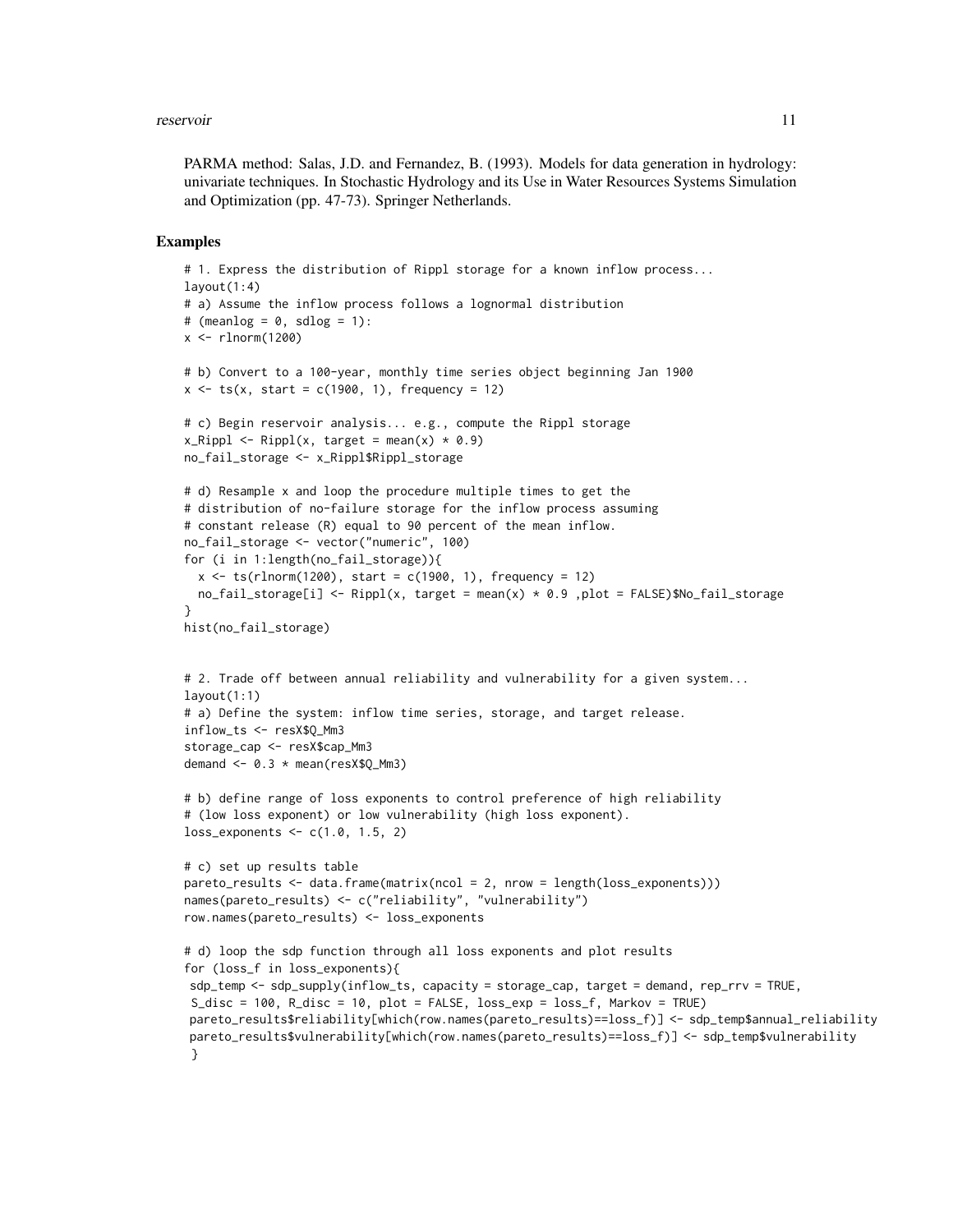<span id="page-11-0"></span>plot (pareto\_results\$reliability,pareto\_results\$vulnerability, type = "b", lty = 3)

### Description

Reservoir X inflow time series and reservoir detail

#### Format

list object

#### Source

<http://atlas.gwsp.org>

#### References

Lehner, B., R-Liermann, C., Revenga, C., Vorosmarty, C., Fekete, B., Crouzet, P., Doll, P. et al.: High resolution mapping of the world's reservoirs and dams for sustainable river flow management. Frontiers in Ecology and the Environment. Source: GWSP Digital Water Atlas (2008). Map 81: GRanD Database (V1.0).

<span id="page-11-1"></span>

Rippl *Rippl analysis*

#### Description

Computes the Rippl no-failure storage for given time series of inflows and releases using the sequent peak algorithm.

#### Usage

```
Rippl(Q, target, R, double_cycle = FALSE, plot = TRUE)
```

| $\circ$      | vector or time series object. Net inflow totals to the reservoir.                                                                                                                        |
|--------------|------------------------------------------------------------------------------------------------------------------------------------------------------------------------------------------|
| target       | a target release constant in same volumeric units as Q. Can be omitted if R is<br>given.                                                                                                 |
| R            | a time series or vector of target releases (volumetric). Must be the same length<br>as $O$ .                                                                                             |
| double_cycle | logical. If TRUE the Q and R time series will be replicated and placed end-to-<br>end to double the simulation. Recommended if the critical period occurs at the<br>end of the sequence. |
| plot         | logical. If TRUE (the default) the storage behavior diagram is plotted.                                                                                                                  |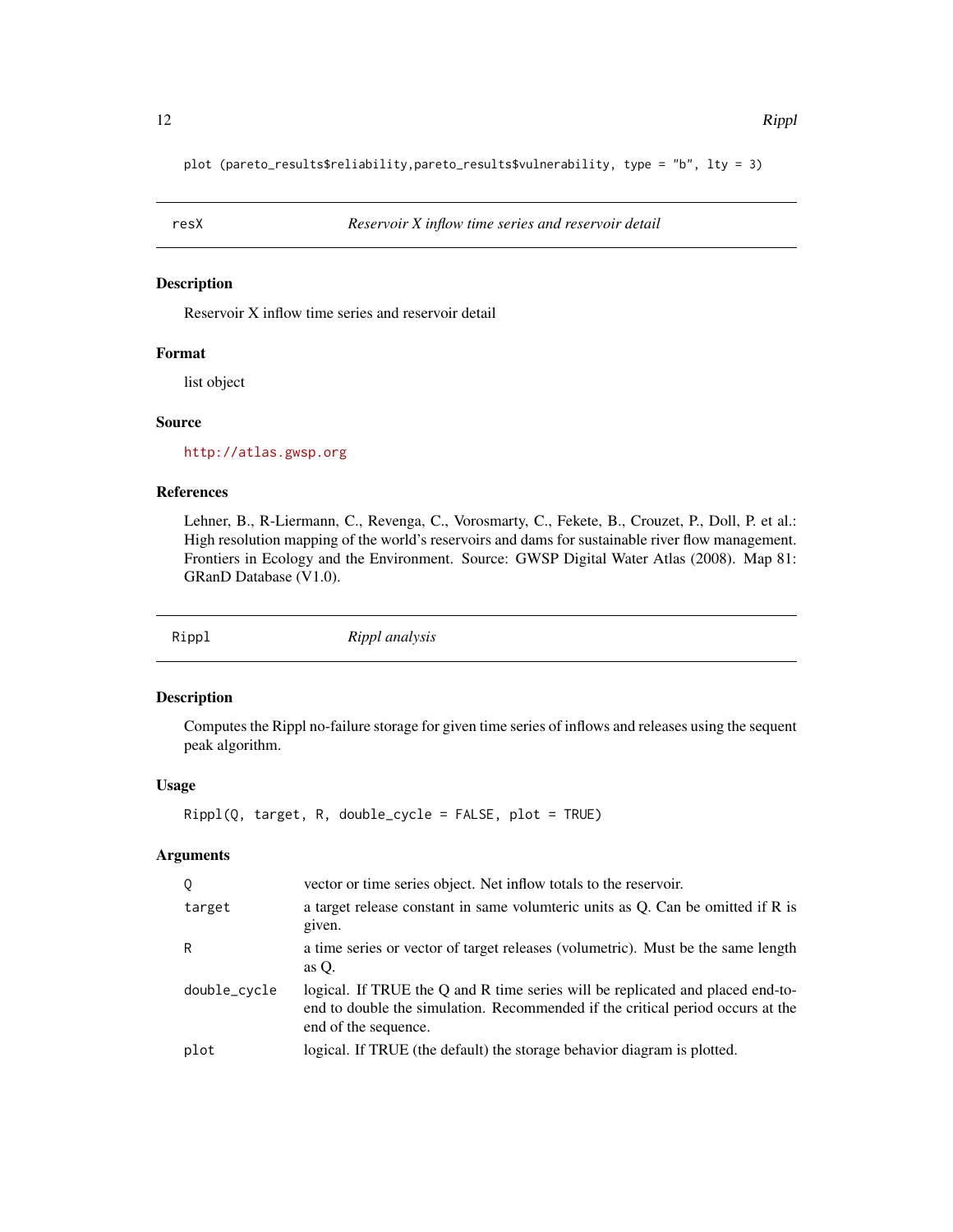<span id="page-12-0"></span>Returns the no-fail storage capacity and corresponding storage behaviour time series.

# Examples

```
# define a release vector for a constant release equal to 90 % of the mean inflow
no_fail_storage <- Rippl(resX$Q_Mm3, target = 0.9 * mean(resX$Q_Mm3))$No_fail_storage
```
<span id="page-12-1"></span>

| rrv |            |  | Reliability, resilience, and vulnerability analysis for water supply |  |  |
|-----|------------|--|----------------------------------------------------------------------|--|--|
|     | reservoirs |  |                                                                      |  |  |

# Description

Computes time-based, annual, and volumetric reliability, as well as resilience and dimensionless vulnerability for a single reservoir.

# Usage

```
rrv(Q, target, capacity, double_cycle = FALSE, surface_area, max_depth, evap,
 plot = TRUE, S_initial = 1, policy)
```

| Q            | vector or time series object. Net inflow totals to the reservoir. Recommended<br>units: Mm^3 (Million cubic meters).                                                                                                                            |
|--------------|-------------------------------------------------------------------------------------------------------------------------------------------------------------------------------------------------------------------------------------------------|
| target       | numerical. The target release constant. Recommended units: Mm^3 (Million<br>cubic meters).                                                                                                                                                      |
| capacity     | numerical. The reservoir capacity. Should be same volumetric unit as Q and R.                                                                                                                                                                   |
| double_cycle | logical. If TRUE the input series will be replicated and placed end-to-end to<br>double the simulation. (Recommended if the critical period occurs at the end of<br>the recorded inflow time series)                                            |
| surface_area | numerical. The reservoir water surface area at maximum capacity. Recom-<br>mended units: km <sup><math>\lambda</math></sup> 2 (square kilometers).                                                                                              |
| max_depth    | numerical. The maximum water depth of the reservoir at maximum capacity. If<br>omitted, the depth-storage-area relationship will be estimated from surface area<br>and capacity only. Recommended units: meters.                                |
| evap         | vector or time series object of length Q, or a numerical constant. Evaporation<br>from losses from reservoir surface. Varies with level if depth and surface_area<br>parameters are specified. Recommended units: meters, or kg/m2 $*$ 10 ^ -3. |
| plot         | logical. If TRUE (the default) the storage behavior diagram and release time<br>series are plotted.                                                                                                                                             |
| S_initial    | numeric. The initial storage as a ratio of capacity ( $0 \le S_i$ initial $\le 1$ ). The<br>default value is 1.                                                                                                                                 |
| policy       | list. The output of the SDP function. If omitted, Standard Operating Policy is<br>assumed.                                                                                                                                                      |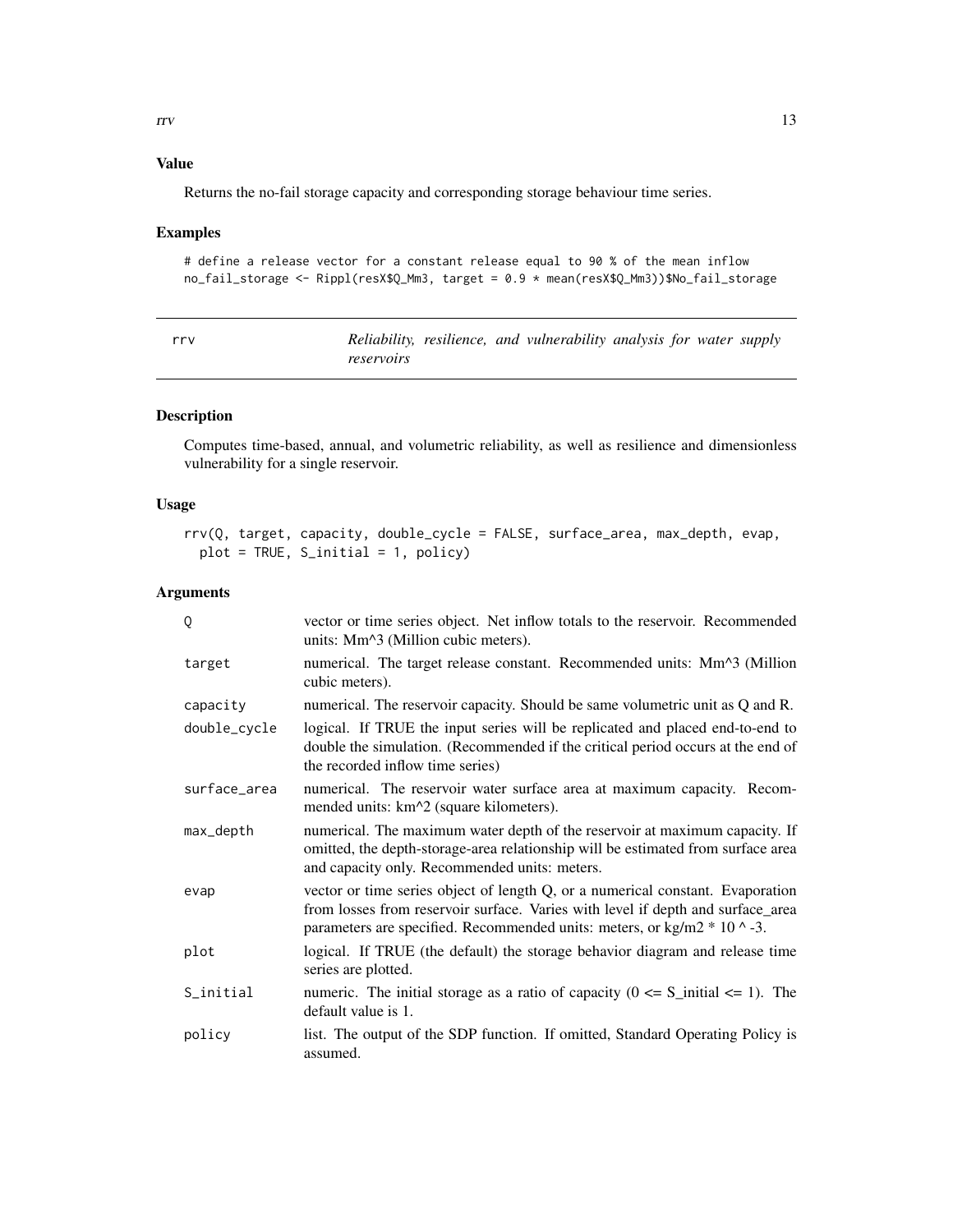<span id="page-13-0"></span>Returns reliability, resilience and vulnerability metrics based on supply deficits.

#### Examples

```
# Compare reliability, resilience and vulnerability for two operating policies (SOP and SDP).
rrv(resX$Q_Mm3, capacity = 20*resX$cap_Mm3, target = 0.95 * mean(resX$Q_Mm3)pol_Markov <- sdp_supply(resX$Q_Mm3, capacity = 20 * resX$cap_Mm3,
target = 0.95 * mean(resX$Q_Mm3), Markov = TRUE)
rrv(resX$Q_Mm3, capacity = 20*resX$cap_Mm3, target = 0.95 * mean(resX$Q_Mm3), policy = pol_Markov)
```
<span id="page-13-1"></span>

| sdp |                       | Stochastic Dynamic Programming (Deprecated function; use |  |  |
|-----|-----------------------|----------------------------------------------------------|--|--|
|     | 'sdp_supply' instead) |                                                          |  |  |

# Description

Derives the optimal release policy based on storage state, inflow class and within-year period.

#### Usage

```
sdp(Q, capacity, target, S_disc = 1000, R_disc = 10, Q_disc = c(0, 0.2375,0.475, 0.7125, 0.95, 1), loss_exp = 2, S_initial = 1, plot = TRUE,
  tol = 0.99, rep_rrv = FALSE
```

| 0         | time series object. Net inflows to the reservoir.                                                                                                             |
|-----------|---------------------------------------------------------------------------------------------------------------------------------------------------------------|
| capacity  | numerical. The reservoir storage capacity (must be the same volumetric unit as<br>Q and the target release).                                                  |
| target    | numerical. The target release constant.                                                                                                                       |
| S_disc    | integer. Storage discretization-the number of equally-sized storage states. De-<br>fault = $1000$ .                                                           |
| R_disc    | integer. Release discretization. Default $= 10$ divisions.                                                                                                    |
| $0$ _disc | vector. Inflow discretization bounding quantiles. Defaults to five inflow classes<br>bounded by quantile vector $c(0.0, 0.2375, 0.4750, 0.7125, 0.95, 1.0)$ . |
| loss_exp  | numeric. The exponent of the penalty cost function-i.e., Cost[t] $\langle$ - ((target -<br>release [t]) / target) ^ ** loss_exp**). Default value is 2.       |
| S_initial | numeric. The initial storage as a ratio of capacity ( $0 \le S_{\text{initial}} \le 1$ ). The<br>default value is 1.                                          |
| plot      | logical. If TRUE (the default) the storage behavior diagram and release time<br>series are plotted.                                                           |
| tol       | numerical. The tolerance for policy convergence. The default value is 0.990.                                                                                  |
| rep_rrv   | logical. If TRUE then reliability, resilience and vulnerability metrics are com-<br>puted and returned.                                                       |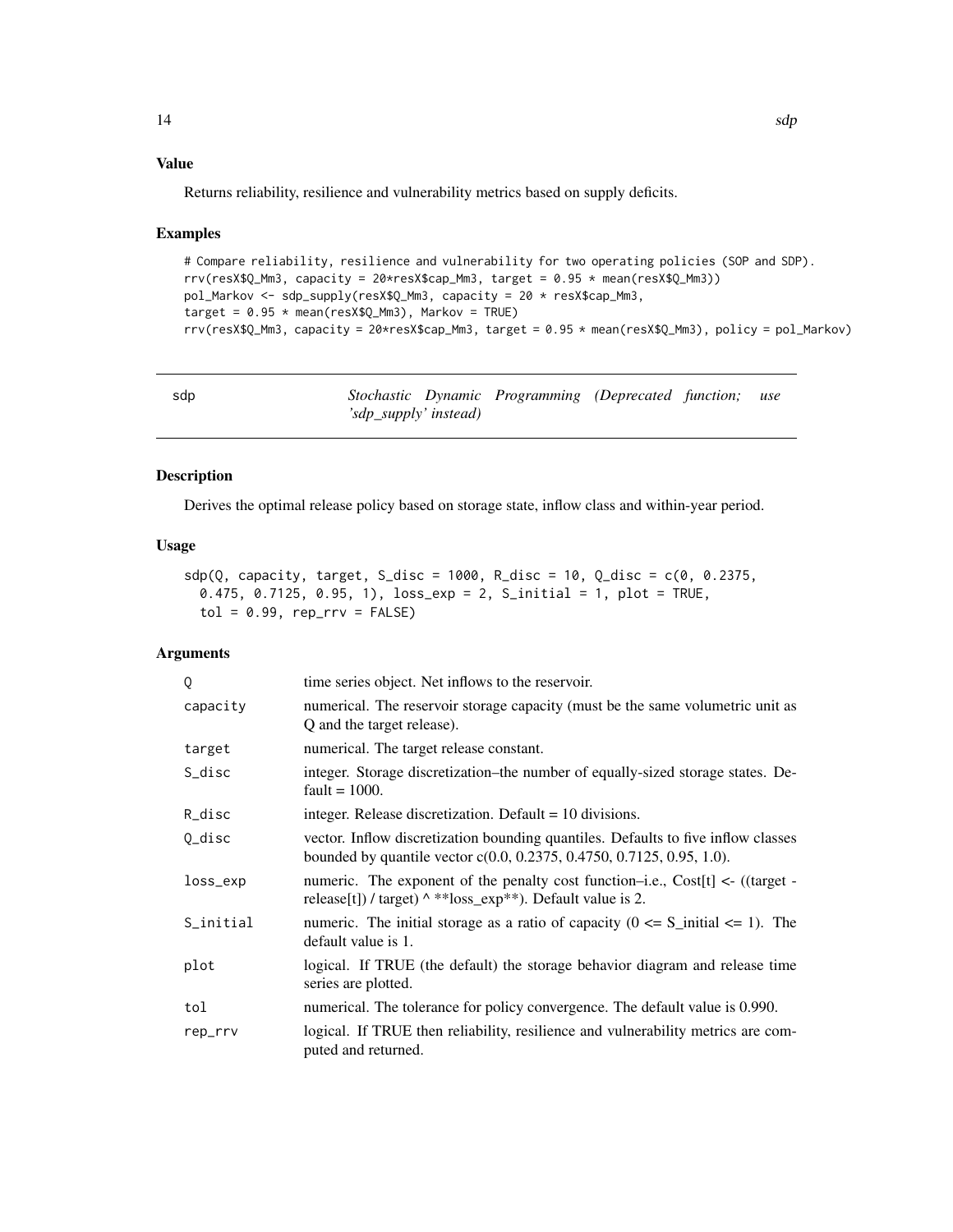#### <span id="page-14-0"></span>sdp\_hydro 15

#### Value

Returns a list that includes: the optimal policy as an array of release decisions dependent on storage state, month/season, and current-period inflow class; the Bellman cost function based on storage state, month/season, and inflow class; the optimized release and storage time series through the training inflow data; the flow discretization (which is required if the output is to be implemented in the rrv function); and, if requested, the reliability, resilience, and vulnerability of the system under the optimized policy.

#### References

Loucks, D.P., van Beek, E., Stedinger, J.R., Dijkman, J.P.M. and Villars, M.T. (2005) Water resources systems planning and management: An introduction to methods, models and applications. Unesco publishing, Paris, France.

Gregory R. Warnes, Ben Bolker and Thomas Lumley (2014). gtools: Various R programming tools. R package version 3.4.1. http://CRAN.R-project.org/package=gtools

#### See Also

[sdp](#page-13-1) for deterministic Dynamic Programming

<span id="page-14-1"></span>sdp\_hydro *Stochastic Dynamic Programming for hydropower reservoirs*

#### Description

Determines the optimal policy of turbined releases to maximise the total energy produced by the reservoir. The policy can be based on season and storage level, or season, storage level, and currentperiod inflow.

# Usage

```
sdp_hydro(Q, capacity, capacity_live = capacity, surface_area, max_depth,
  evap, installed_cap, head, qmax, efficiency = 0.9, S_disc = 1000,
 R\_disc = 10, Q\_disc = c(0, 0.2375, 0.475, 0.7125, 0.95, 1),S_initial = 1, plot = TRUE, tol = 0.99, Markov = FALSE)
```

|               | time series object. Net inflows to the reservoir. Must be in volumetric units of<br>$Mm^3$ .                                                                                                                             |
|---------------|--------------------------------------------------------------------------------------------------------------------------------------------------------------------------------------------------------------------------|
| capacity      | numerical. The total reservoir storage capacity (including unusable "dead" stor-<br>age). Must be in Mm <sup><math>\lambda</math>3.</sup>                                                                                |
| capacity_live | numerical. The volume of usable water in the reservoir ("live capacity" or "ac-<br>tive storage"). capacity_live $\leq$ = capacity. Default capacity_live = capacity. Must<br>be in Mm <sup><math>\lambda</math>3.</sup> |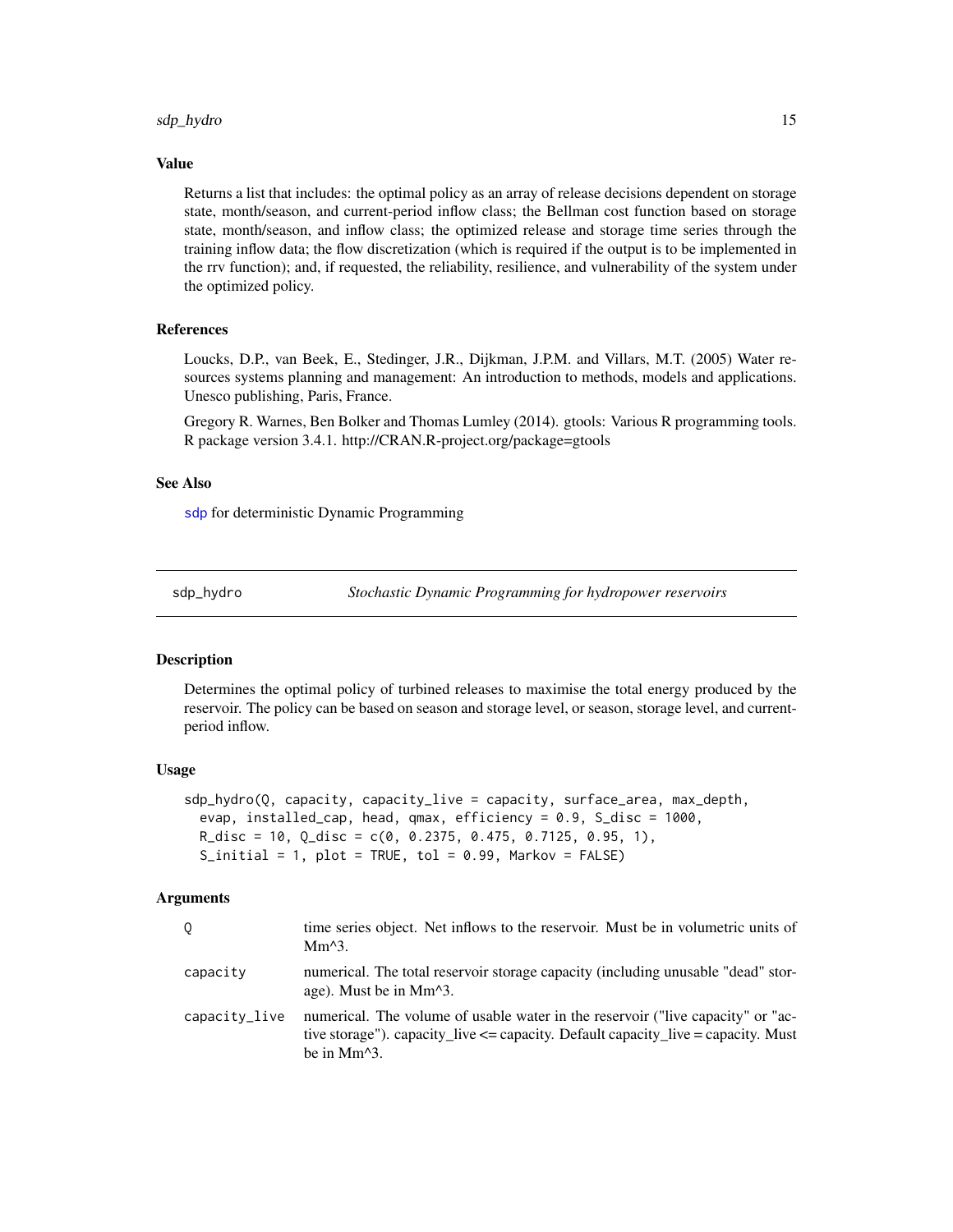<span id="page-15-0"></span>

| surface_area  | numerical. The reservoir surface area at full capacity. Must be in square kilo-<br>meters (km^2), or Mm^2.                                                                                                                                              |
|---------------|---------------------------------------------------------------------------------------------------------------------------------------------------------------------------------------------------------------------------------------------------------|
| max_depth     | numerical. The maximum water depth of the reservoir at maximum capacity. If<br>omitted, the depth-storage-area relationship will be estimated from surface area<br>and capacity only. Recommended units: meters.                                        |
| evap          | vector or time series object of length Q, or a numerical constant, representing<br>evaporation loss potential from reservoir surface. Varies with level if depth and<br>surface_area parameters are specified. Must be in meters, or kg/m2 $*$ 10 ^ -3. |
| installed_cap | numerical. The hydropower plant electric capacity (MW).                                                                                                                                                                                                 |
| head          | numerical. The maximum hydraulic head of the hydropower plant (m). Can be<br>omitted if qmax is supplied.                                                                                                                                               |
| qmax          | numerical. The maximum flow into the hydropower plant. Can be omitted and<br>estimated if head is supplied. Must be in volumetric units of Mm <sup><math>\lambda</math></sup> 3.                                                                        |
| efficiency    | numerical. The hydropower plant efficiency. Default is 0.9, but, unless user<br>specifies an efficiency, it will be automatically re-estimated if head and qmax<br>are supplied.                                                                        |
| S_disc        | integer. Storage discretization-the number of equally-sized storage states. De-<br>$fault = 1000.$                                                                                                                                                      |
| R_disc        | integer. Release discretization. Default $= 10$ divisions.                                                                                                                                                                                              |
| Q_disc        | vector. Inflow discretization bounding quantiles. Defaults to five inflow classes<br>bounded by quantile vector c(0.0, 0.2375, 0.4750, 0.7125, 0.95, 1.0).                                                                                              |
| S_initial     | numeric. The initial storage as a ratio of capacity ( $0 \le S_i$ initial $\le 1$ ). The<br>default value is 1.                                                                                                                                         |
| plot          | logical. If TRUE (the default) the storage behavior diagram and release time<br>series are plotted.                                                                                                                                                     |
| tol           | numerical. The tolerance for policy convergence. The default value is 0.990.                                                                                                                                                                            |
| Markov        | logical. If TRUE the current period inflow is used as a hydrological state variable<br>and inflow persistence is incorporated using a first-order, periodic Markov chain.<br>The default is FALSE.                                                      |

Returns the optimal release policy, associated Bellman function, simulated storage, release, evaporation, depth, uncontrolled spill, and power generated, and total energy generated.

#### See Also

[dp\\_hydro](#page-3-1) for deterministic Dynamic Programming for hydropower reservoirs.

# Examples

```
layout(1:4)
sdp_hydro(resX$Q_Mm3, resX$cap_Mm3, surface_area = resX$A_km2,
installed_cap = resX$Inst_cap_MW, qmax = mean(resX$Q_Mm3))
sdp_hydro(resX$Q_Mm3, resX$cap_Mm3, surface_area = resX$A_km2,
installed_cap = resX$Inst_cap_MW, qmax = mean(resX$Q_Mm3), Markov = TRUE)
```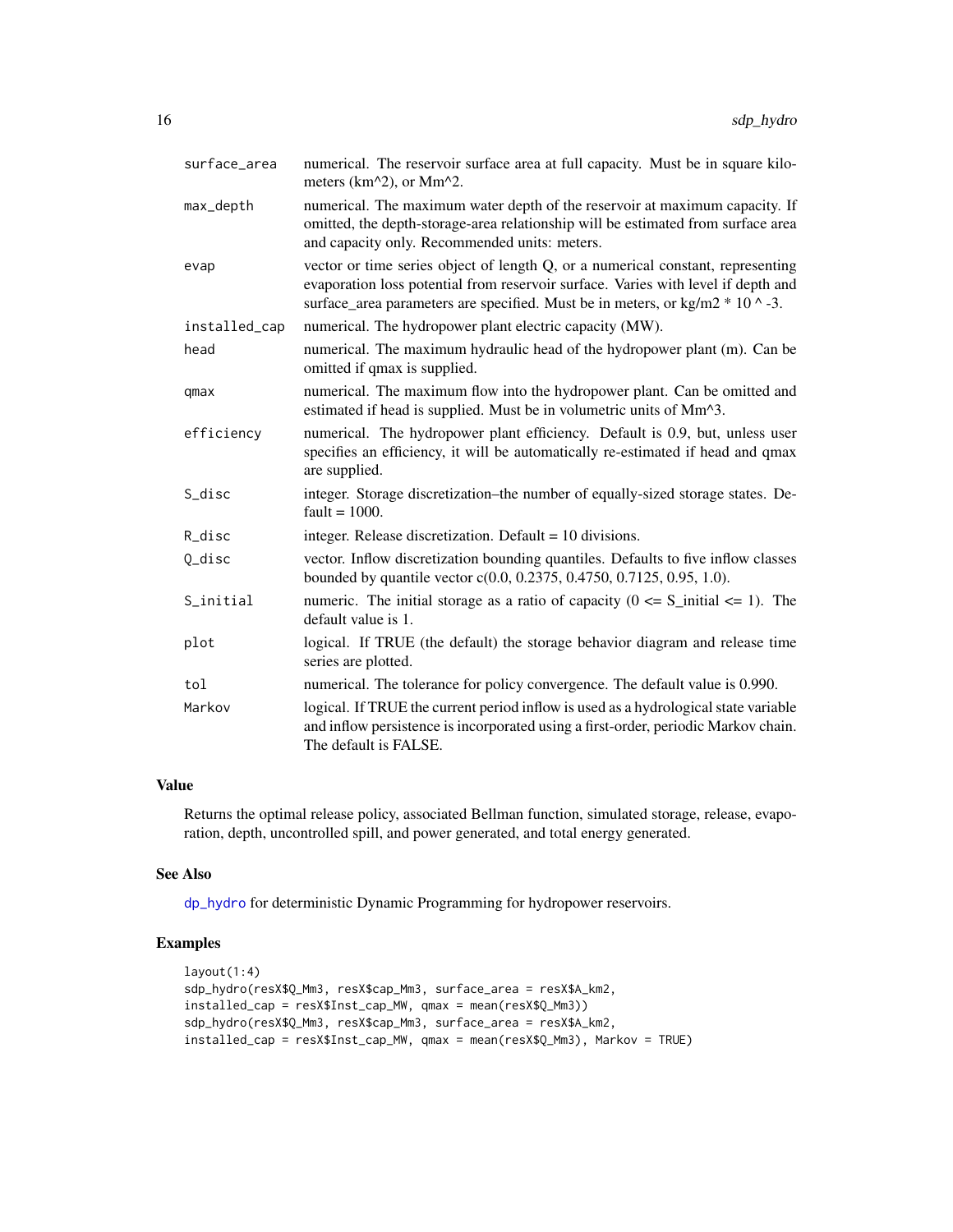<span id="page-16-1"></span><span id="page-16-0"></span>sdp\_multi *Stochastic Dynamic Programming with multiple objectives (supply, flood control, amenity)*

# Description

Determines the optimal sequence of releases from the reservoir to minimise a penalty cost function based on water supply, spill, and water level. For water supply: Cost[t] = ((target - release[t]) / target)  $\triangle$  loss\_exp[1]). For flood control: Cost[t] = (Spill[t] / quantile(Q, spill\_targ))  $\triangle$  loss\_exp[2]. For amenity: Cost[t] = abs(((storage[t] - (vol\_targ \* capacity)) / (vol\_targ \* capacity))) ^ loss\_exp[3].

# Usage

```
sdp_multi(Q, capacity, target, surface_area, max_depth, evap, R_max = 2 *target, spill_targ = 0.95, vol_targ = 0.75, Markov = FALSE,
 weights = c(0.7, 0.2, 0.1), S_disc = 1000, R_disc = 10, Q_disc = c(0,
 0.2375, 0.475, 0.7125, 0.95, 1), loss_exp = c(2, 2, 2), S_initial = 1,
 plot = TRUE, tol = 0.99, rep_rrv = FALSE)
```

| 0            | time series object. Net inflow to the reservoir.                                                                                                                                                                                                |
|--------------|-------------------------------------------------------------------------------------------------------------------------------------------------------------------------------------------------------------------------------------------------|
| capacity     | numerical. The reservoir storage capacity (must be the same volumetric unit as<br>Q and the target release).                                                                                                                                    |
| target       | numerical. The target release constant. Recommended units: Mm^3 (Million<br>cubic meters).                                                                                                                                                      |
| surface_area | numerical. The reservoir water surface area at maximum capacity. Recom-<br>mended units: km <sup><math>\lambda</math></sup> 2 (square kilometers).                                                                                              |
| max_depth    | numerical. The maximum water depth of the reservoir at maximum capacity. If<br>omitted, the depth-storage-area relationship will be estimated from surface area<br>and capacity only. Recommended units: meters.                                |
| evap         | vector or time series object of length Q, or a numerical constant. Evaporation<br>from losses from reservoir surface. Varies with level if depth and surface_area<br>parameters are specified. Recommended units: meters, or kg/m2 $*$ 10 ^ -3. |
| R_max        | numerical. The maximum controlled release.                                                                                                                                                                                                      |
| spill_targ   | numerical. The quantile of the inflow time series used to standardise the "min-<br>imise spill" objective.                                                                                                                                      |
| vol_targ     | numerical. The target storage volume constant (as proportion of capacity).                                                                                                                                                                      |
| Markov       | logical. If TRUE the current period inflow is used as a hydrological state variable<br>and inflow persistence is incorporated using a first-order, periodic Markov chain.<br>The default is FALSE.                                              |
| weights      | vector of length 3 indicating weighting to be applied to release, spill and water<br>level objectives respectively.                                                                                                                             |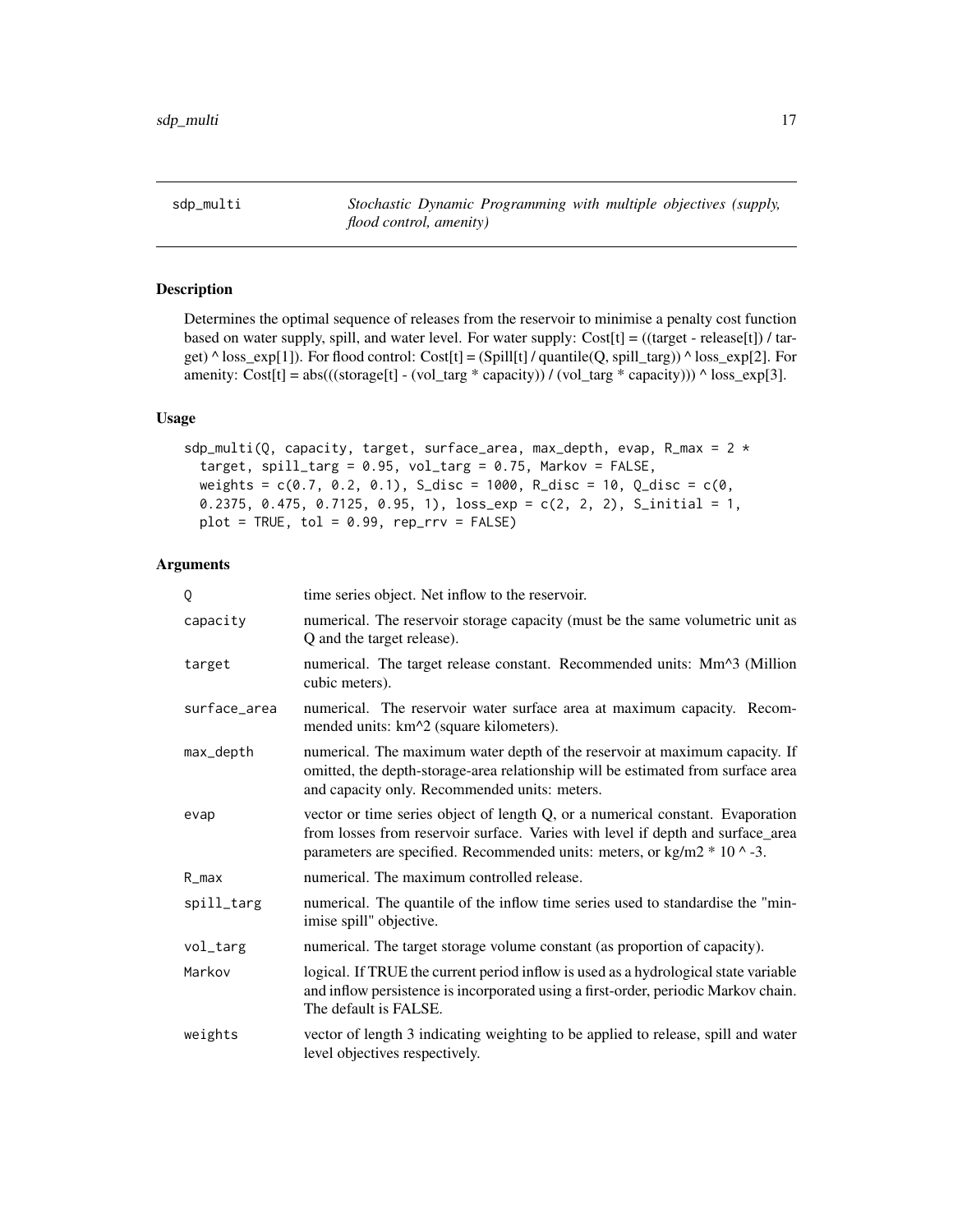<span id="page-17-0"></span>

| S_disc    | integer. Storage discretization–the number of equally-sized storage states. De-<br>fault = $1000$ .                                                        |
|-----------|------------------------------------------------------------------------------------------------------------------------------------------------------------|
| R_disc    | integer. Release discretization. Default $= 10$ divisions.                                                                                                 |
| O_disc    | vector. Inflow discretization bounding quantiles. Defaults to five inflow classes<br>bounded by quantile vector c(0.0, 0.2375, 0.4750, 0.7125, 0.95, 1.0). |
| loss_exp  | vector of length 3 indicating the exponents on release, spill and water level de-<br>viations from target. Default exponents are $c(2,2,2)$ .              |
| S_initial | numeric. The initial storage as a ratio of capacity $(0 \le S_{\text{initial}} \le 1)$ . The<br>default value is 1.                                        |
| plot      | logical. If TRUE (the default) the storage behavior diagram and release time<br>series are plotted.                                                        |
| tol       | numerical. The tolerance for policy convergence. The default value is 0.990.                                                                               |
| rep_rrv   | logical. If TRUE then reliability, resilience and vulnerability metrics are com-<br>puted and returned.                                                    |

Returns a list that includes: the optimal policy as an array of release decisions dependent on storage state, month/season, and current-period inflow class; the Bellman cost function based on storage state, month/season, and inflow class; the optimized release and storage time series through the training inflow data; the flow discretization (which is required if the output is to be implemented in the rrv function); and, if requested, the reliability, resilience, and vulnerability of the system under the optimized policy.

#### See Also

[dp\\_multi](#page-5-1) for deterministic Dynamic Programming.

# Examples

```
layout(1:3)
sdp_multi(resX$Q_Mm3, cap = resX$cap_Mm3, target = 0.2 * mean(resX$Q_Mm3))
```
<span id="page-17-1"></span>sdp\_supply *Stochastic Dynamic Programming for water supply reservoirs*

#### Description

Derives the optimal release policy based on storage state and within-year period only.

#### Usage

```
sdp_supply(Q, capacity, target, surface_area, max_depth, evap, S_disc = 1000,
 R\_disc = 10, Q\_disc = c(0, 0.2375, 0.475, 0.7125, 0.95, 1),loss\_exp = 2, S_initial = 1, plot = TRUE, tol = 0.99,
 Markov = FALSE, rep_rrv = FALSE)
```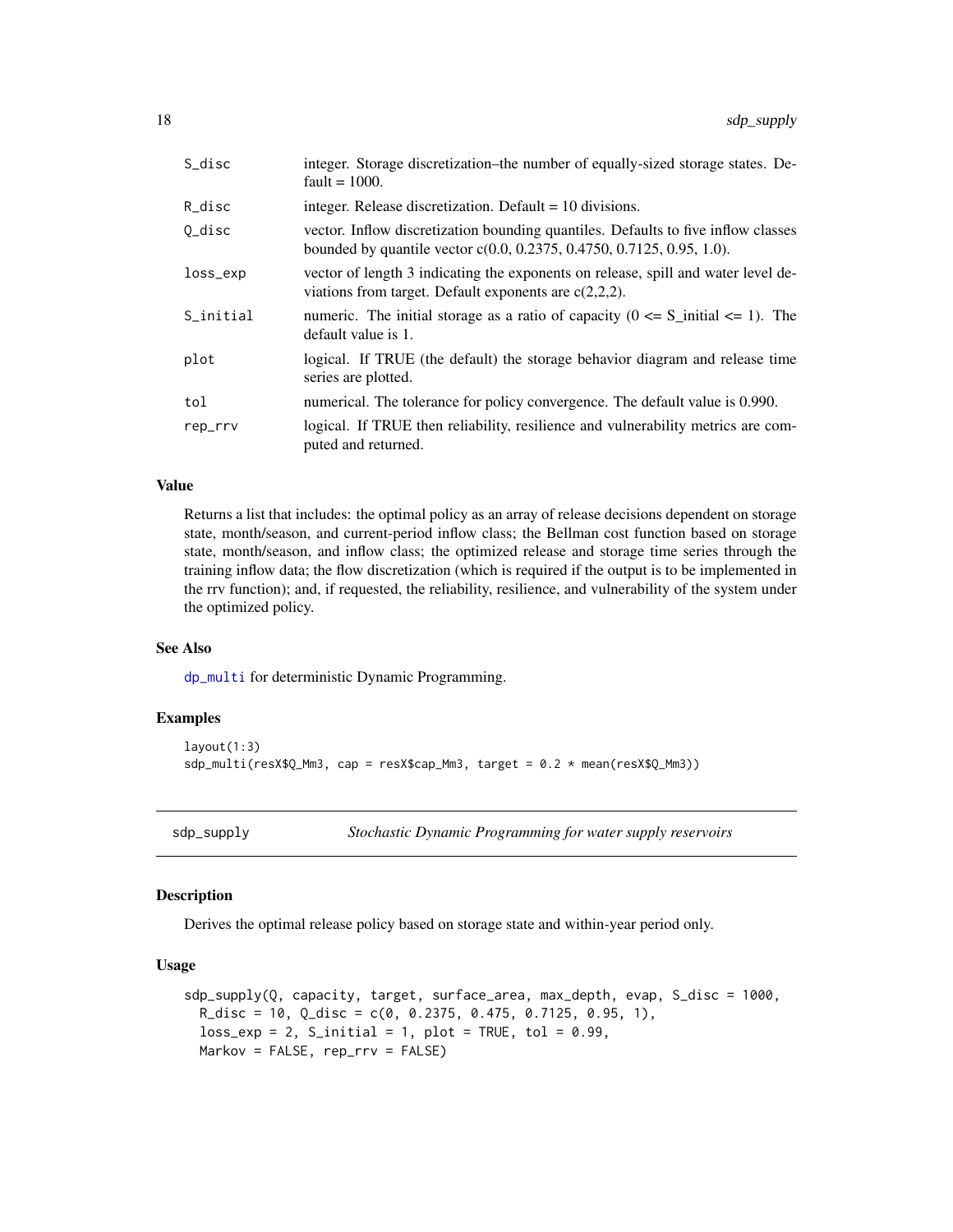# <span id="page-18-0"></span>sdp\_supply 19

# Arguments

| Q            | vector or time series object. Net inflow totals to the reservoir. Recommended<br>units: Mm^3 (Million cubic meters).                                                                                                                                  |
|--------------|-------------------------------------------------------------------------------------------------------------------------------------------------------------------------------------------------------------------------------------------------------|
| capacity     | numerical. The reservoir storage capacity. Recommended units: Mm^3 (Million<br>cubic meters).                                                                                                                                                         |
| target       | numerical. The target release constant. Recommended units: Mm^3 (Million<br>cubic meters).                                                                                                                                                            |
| surface_area | numerical. The reservoir water surface area at maximum capacity. Recom-<br>mended units: km^2 (square kilometers).                                                                                                                                    |
| max_depth    | numerical. The maximum water depth of the reservoir at maximum capacity. If<br>omitted, the depth-storage-area relationship will be estimated from surface area<br>and capacity only. Recommended units: meters.                                      |
| evap         | vector or time series object of length Q, or a numerical constant. Evaporation<br>from losses from reservoir surface. Varies with level if depth and surface_area<br>parameters are specified. Recommended units: meters, or kg/m2 $*$ 10 $\land$ -3. |
| S_disc       | integer. Storage discretization-the number of equally-sized storage states. De-<br>fault = $1000$ .                                                                                                                                                   |
| R_disc       | integer. Release discretization. Default $= 10$ divisions.                                                                                                                                                                                            |
| Q_disc       | vector. Inflow discretization bounding quantiles. Defaults to five inflow classes<br>bounded by quantile vector c(0.0, 0.2375, 0.4750, 0.7125, 0.95, 1.0).                                                                                            |
| loss_exp     | numeric. The exponent of the penalty cost function-i.e., Cost[t] $\lt$ - ((target -<br>release[t]) / target) ^ **loss_exp**). Default value is 2.                                                                                                     |
| S_initial    | numeric. The initial storage as a ratio of capacity ( $0 \le S_i$ initial $\le 1$ ). The<br>default value is 1.                                                                                                                                       |
| plot         | logical. If TRUE (the default) the storage behavior diagram and release time<br>series are plotted.                                                                                                                                                   |
| tol          | numerical. The tolerance for policy convergence. The default value is 0.990.                                                                                                                                                                          |
| Markov       | logical. If TRUE the current period inflow is used as a hydrological state variable<br>and inflow persistence is incorporated using a first-order, periodic Markov chain.<br>The default is FALSE.                                                    |
| rep_rrv      | logical. If TRUE then reliability, resilience and vulnerability metrics are com-<br>puted and returned.                                                                                                                                               |

#### Value

Returns a list that includes: the optimal policy as an array of release decisions dependent on storage state, month/season, and current-period inflow class; the Bellman cost function based on storage state, month/season, and inflow class; the optimized release and storage time series through the training inflow data; the flow discretization (which is required if the output is to be implemented in the rrv function); and, if requested, the reliability, resilience, and vulnerability of the system under the optimized policy.

# See Also

[dp\\_supply](#page-6-1) for deterministic Dynamic Programming for water supply reservoirs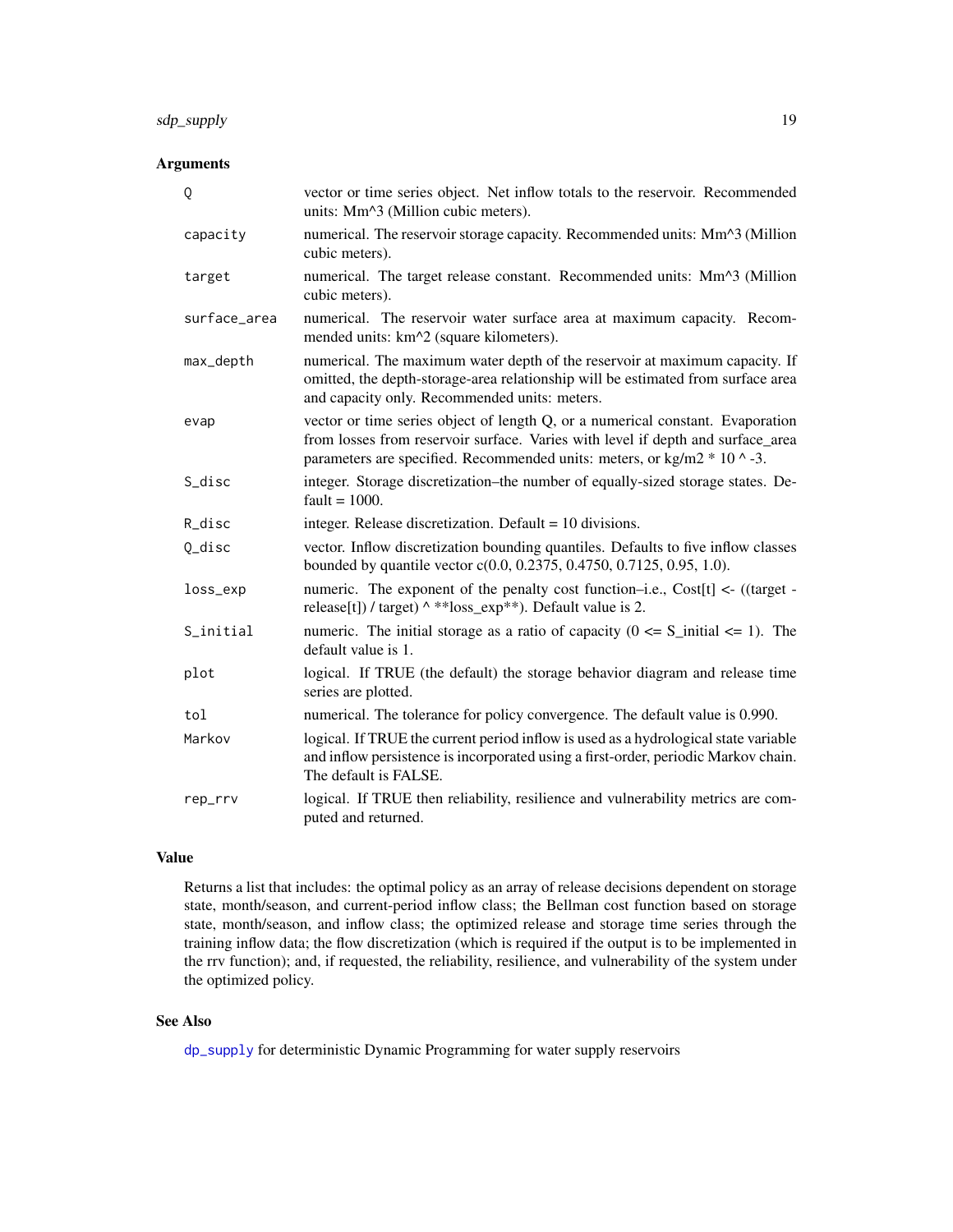# Examples

```
layout(1:3)
sdp_supply(resX$Q_Mm3, capacity = resX$cap_Mm3, target = 0.3 *mean(resX$Q_Mm3))
sdp_supply(resX$Q_Mm3, capacity = resX$cap_Mm3, target = 0.3 *mean(resX$Q_Mm3), Markov = TRUE)
```
<span id="page-19-1"></span>simRes *Simulate a water supply reservoir with specified operating policy.*

# Description

Simulates a reservoir for a given inflow time series and assuming Standard Operating Policy (meet target at all times, unless constrained by available water in reservoir plus incoming flows) or an optimised policy deived using [sdp\\_supply](#page-17-1).

# Usage

```
simRes(Q, target, capacity, surface_area, max_depth, evap,
 double_cycle = FALSE, plot = TRUE, S_initial = 1, policy)
```

| Q            | vector or time series object. Net inflow totals to the reservoir. Mm^3 (Million<br>cubic meters).                                                                                                                                               |
|--------------|-------------------------------------------------------------------------------------------------------------------------------------------------------------------------------------------------------------------------------------------------|
| target       | numerical constant, or a time series or vector of the target releases. Must be<br>the same length as $Q$ is given as a vector or time series. Mm $\textdegree$ 3 (Million cubic<br>meters).                                                     |
| capacity     | numerical. The reservoir capacity. Should be same volumetric unit as Q. Mm <sup><math>\lambda</math></sup> 3<br>(Million cubic meters).                                                                                                         |
| surface_area | numerical. The reservoir surface area at full capacity. Must be in square kilo-<br>meters (km^2), or Mm^2.                                                                                                                                      |
| max_depth    | numerical. The maximum water depth of the reservoir at maximum capacity.<br>Must be in meters. If omitted, the depth-storage-area relationship will be esti-<br>mated from surface area and capacity only.                                      |
| evap         | vector or time series object of length Q, or a numerical constant. Evaporation<br>from losses from reservoir surface. Varies with level if depth and surface_area<br>parameters are specified. Recommended units: meters, or kg/m2 $*$ 10 ^ -3. |
| double_cycle | logical. If TRUE the Q and R time series will be replicated and placed end-to-<br>end to double the simulation. Recommended if the critical period occurs at the<br>end of the sequence.                                                        |
| plot         | logical. If TRUE (the default) the storage and release time series are plotted.                                                                                                                                                                 |
| S_initial    | numerical. The initial storage as a ratio of capacity ( $0 \le S_i$ initial $\le 1$ ). The<br>default value is 1.                                                                                                                               |
| policy       | list. The output of the SDP function. If omitted, Standard Operating Policy is<br>assumed.                                                                                                                                                      |

<span id="page-19-0"></span>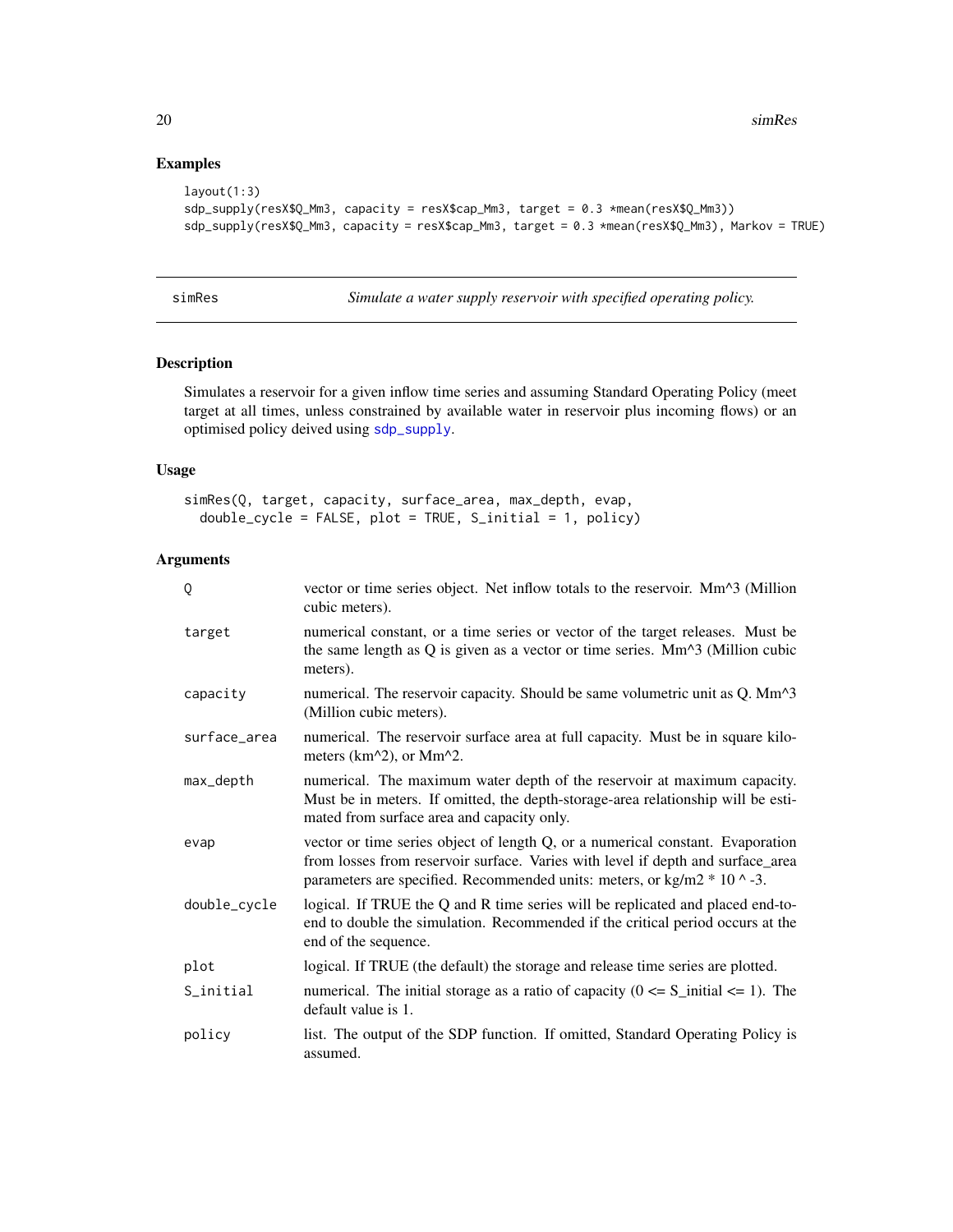#### <span id="page-20-0"></span>storage 21 and 22 and 22 and 22 and 22 and 22 and 22 and 22 and 22 and 22 and 22 and 22 and 22 and 22 and 22 and 22 and 22 and 22 and 22 and 22 and 22 and 22 and 22 and 22 and 22 and 22 and 22 and 22 and 22 and 22 and 22 a

#### Value

Returns the no-fail storage capacity and corresponding storage behaviour time series.

#### Examples

# simulate a reservoir assuming standard operating policy, then compare with SDP-derived policy #trained on historical flows.

```
# DEFINE RESERVOIR SPECS AND MODEL INPUTS
res_cap <- 1500 #Mm3
targ <- 150 #Mm3
area <- 40 #km2
max_d < -40 #m
ev = 0.2 #m
Q_pre1980 <- window(resX$Q_Mm3, end = c(1979, 12), frequency = 12)
Q_post1980 <- window(resX$Q_Mm3, start = c(1980, 1), frequency = 12)
# SIMULATE WITH SOP
layout(1:3)
simSOP <- simRes(Q_post1980, capacity = res_cap, target = targ,
surface_area = area, max_depth = max_d, evap = ev)
# TRAIN SDP POLICY ON HISTORICAL FLOWS
policy_x < - sdp_supply(Q_pre1980, capacity = res_cap, target = targ,
surface_area = area, max_depth = max_d, evap = ev, Markov = TRUE, plot = FALSE, S_disc = 100)
# SIMULATE WITH SDP-DERIVED POLICY
simSDP <- simRes(Q_post1980, capacity = res_cap, target = targ,
surface_area = area, max_depth = max_d, evap = ev, policy = policy_x)
```
<span id="page-20-1"></span>storage *Storage-Reliability-Yield (SRY) relationships: Storage computation*

# **Description**

Returns the required storage for given inflow time series, yield, and target time-based reliability. Assumes standard operating policy. Storage is computed iteratively using the bi-section method.

#### Usage

```
storage(Q, yield, reliability, demand_profile, plot = TRUE, S_initial = 1,
 max_iterations = 50, double_cycle = FALSE)
```

| 0     | vector or time series object. Net inflow totals to the reservoir. Recommended<br>units: Mm <sup><math>\lambda</math></sup> 3 (Million cubic meters). |
|-------|------------------------------------------------------------------------------------------------------------------------------------------------------|
| vield | the required yield. Must be same volumetric units as Q.                                                                                              |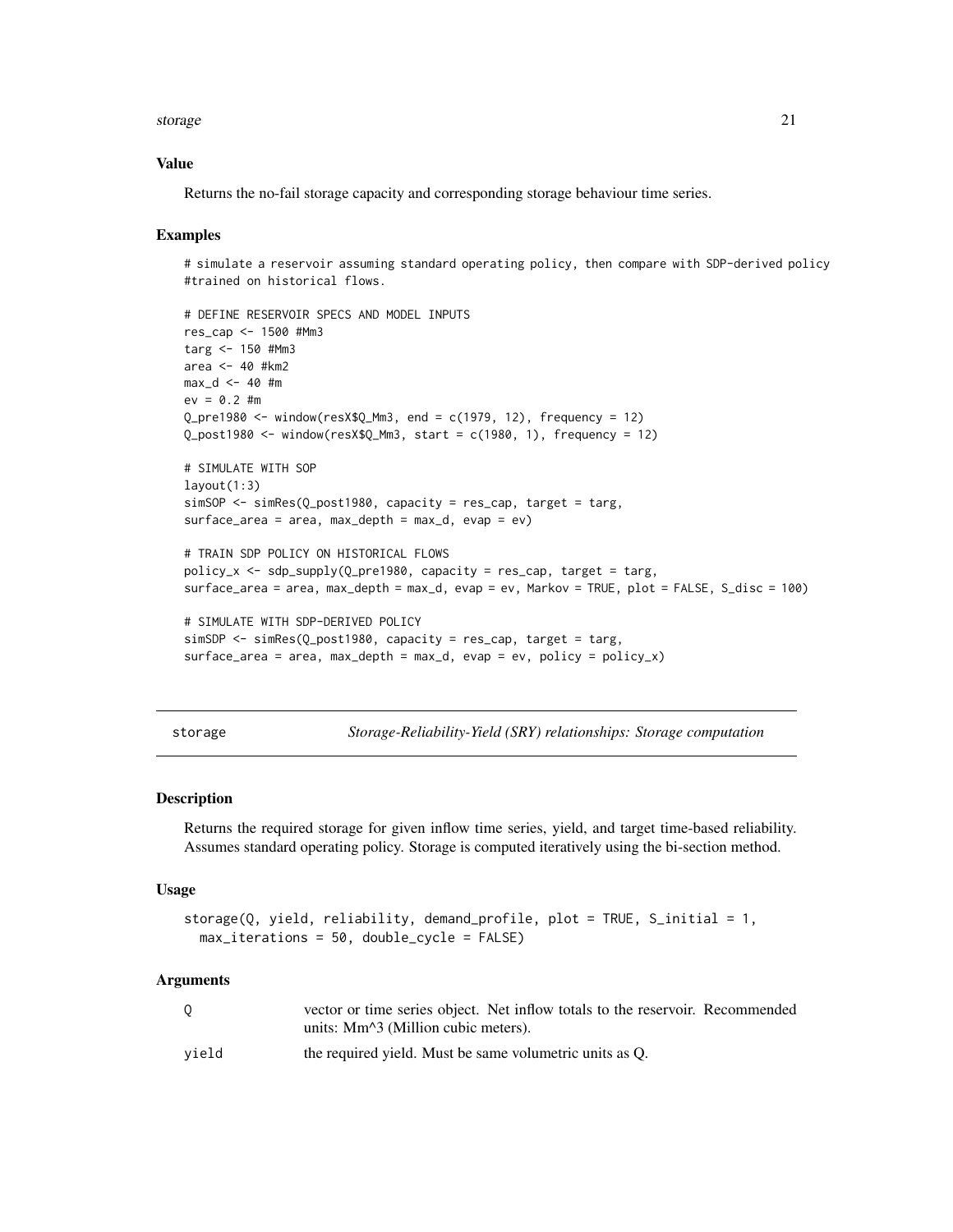<span id="page-21-0"></span>

| reliability  | numerical. The required time-based reliability.                                                                                                                                                      |
|--------------|------------------------------------------------------------------------------------------------------------------------------------------------------------------------------------------------------|
|              | demand_profile a vector of factors with length = frequency(Q). Represents within-year demand<br>profile. Defaults to constant release if left blank.                                                 |
| plot         | logical. If TRUE (the default) the storage behavior diagram and release time<br>series are plotted.                                                                                                  |
| S_initial    | numeric. The initial storage as a ratio of capacity ( $0 \le S_{\text{initial}} \le 1$ ). The<br>default value is 1.                                                                                 |
|              | max_iterations Maximum number of iterations for yield computation.                                                                                                                                   |
| double_cycle | logical. If TRUE the input series will be replicated and placed end-to-end to<br>double the simulation. (Recommended if the critical period occurs at the end of<br>the recorded inflow time series) |
|              |                                                                                                                                                                                                      |

Returns the required storage capacity necessary to supply specified yield with specified reliability.

#### Examples

```
# Determine the required storage for 95 % reliability and yield equal to 80 % of the mean inflow.
layout(1:3)
storage(resX$Q_Mm3 * 20, yield = 0.9 * mean(resX$Q_Mm3), reliability = 0.95)
```
<span id="page-21-1"></span>yield *Storage-Reliability-Yield (SRY) relationships: Yield computation*

# Description

Returns the yield for given inflow time series, reservoir capacity, and required time-based reliability. Assumes standard operating policy. Yield is computed iteratively using the bi-section method.

#### Usage

```
yield(Q, capacity, reliability, demand_profile, plot = TRUE, S_initial = 1,
 max_iterations = 50, double_cycle = FALSE)
```

| 0           | vector or time series object. Net inflow totals to the reservoir.                                                                                    |
|-------------|------------------------------------------------------------------------------------------------------------------------------------------------------|
| capacity    | numerical. The reservoir storage capacity. Must be in the same volumetric units<br>as $O$ .                                                          |
| reliability | numerical. The required time-based reliability.                                                                                                      |
|             | demand_profile a vector of factors with length = frequency(Q). Represents within-year demand<br>profile. Defaults to constant release if left blank. |
| plot        | logical. If TRUE (the default) the storage behavior diagram and release time<br>series are plotted.                                                  |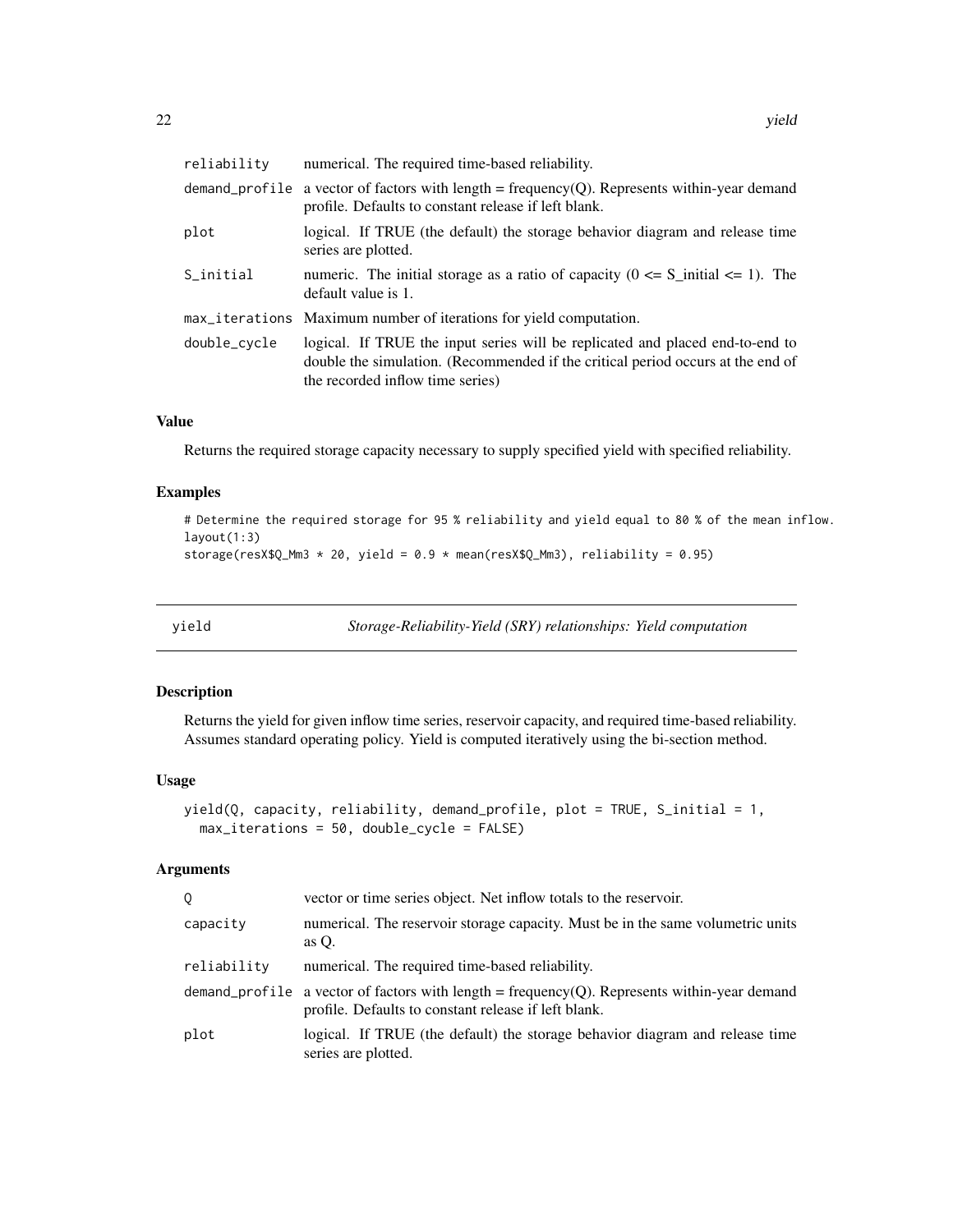#### yield 23

| S_initial    | numeric. The initial storage as a ratio of capacity ( $0 \le S_i$ initial $\le 1$ ). The<br>default value is 1.                                                                                      |
|--------------|------------------------------------------------------------------------------------------------------------------------------------------------------------------------------------------------------|
|              | max_iterations Maximum number of iterations for yield computation.                                                                                                                                   |
| double_cvcle | logical. If TRUE the input series will be replicated and placed end-to-end to<br>double the simulation. (Recommended if the critical period occurs at the end of<br>the recorded inflow time series) |

# Value

Returns yield of a reservoir with specified storage capacity and time-based reliability.

# Examples

```
# Compute yield for 0.95 reliability
layout(1:3)
yield_ResX <- yield(resX$Q_Mm3, capacity = 500, reliability = 0.95)
# Compute yield for quarterly time series with seasonal demand profile
quart_ts <- aggregate(resX$Q_Mm3, nfrequency = 4)
yld <- yield(quart_ts,
capacity = 500, reliability = 0.9, demand_profile = c(0.8, 1.2, 1.2, 0.8))
```